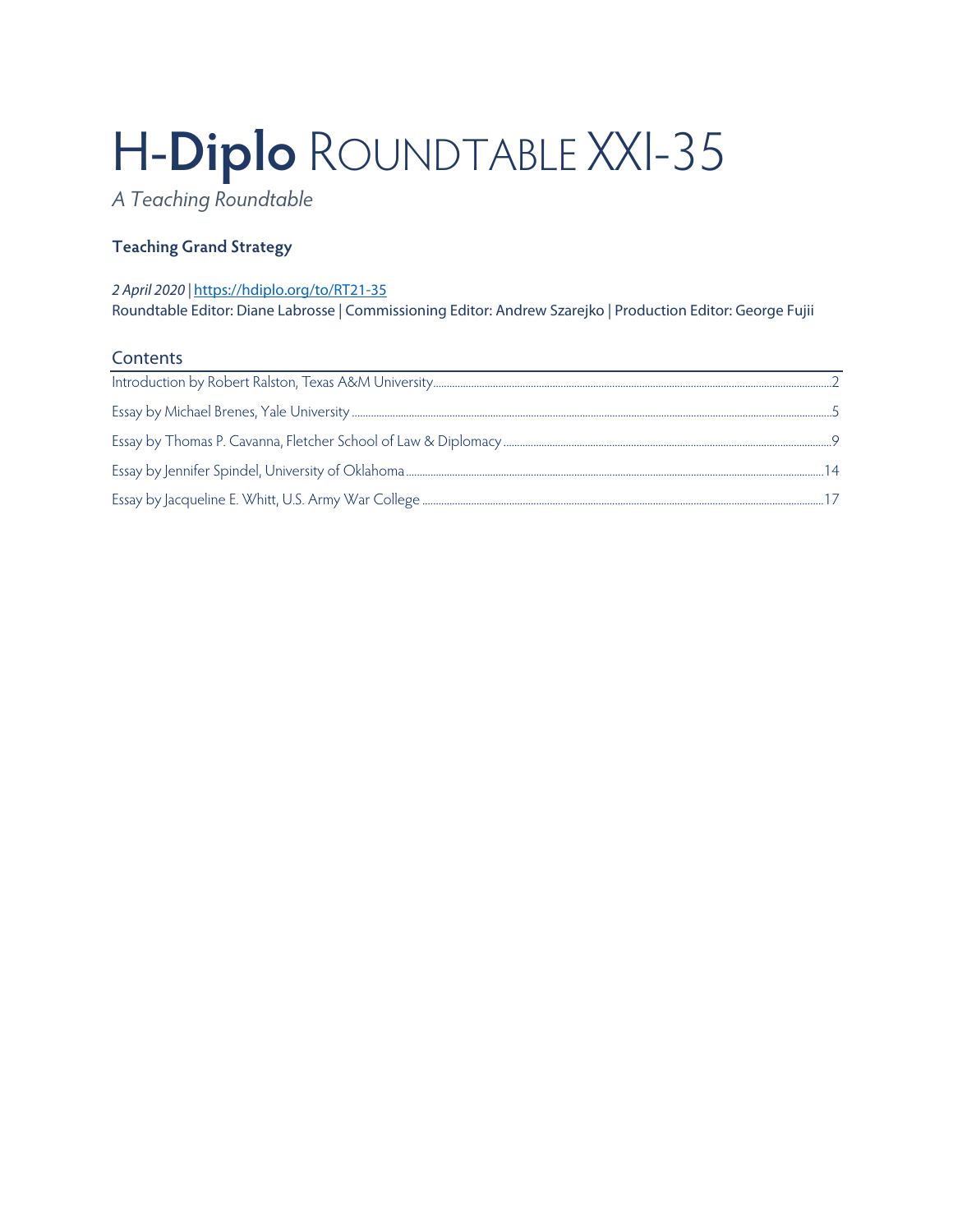# Introduction by Robert Ralston, Texas A&M University

<span id="page-1-0"></span>an the United States remain 'top dog' in the international system? Why is the United States fighting 'endless wars' in Afghanistan and Iraq? What role do nuclear weapons play in how the United States deals with other countries? Should the United States maintain a large footprint around the world? The study of grand strategy encourages an the United States remain 'top dog' in the international system? Why is the United States fighting 'endless<br>in Afghanistan and Iraq? What role do nuclear weapons play in how the United States deals with other coun<br>studen confront other big questions: What is in the national interest? What threats are most important and pressing to the nation? What is our nation's role in the world? What *should* our nation's role be?

To teach grand strategy, then, is to be comfortable with complexity and ambiguity rather than simple answers. There are many challenges confronting teachers of grand strategy as they attempt to guide students through definitional complexities and ambiguities, as they ask students to think historically, to empathize with—or at least think alongside—policymakers, and as they attempt to broaden students' thinking about core questions facing the nation while encouraging creativity and practicality. The contributors to this teaching roundtable offer reflections on their experiences teaching grand strategy and techniques others might consider in their own teaching of grand strategy.

The contributors to this teaching roundtable come from a diverse range of institutions. They have taught grand strategy to undergraduates and graduate students, and to different student populations, from students at the Army War College to graduate students at the Fletcher School at Tufts University, undergraduate political science students at the University of Oklahoma to students in the "Studies in Grand Strategy" course taught at Yale University. Importantly, they come from different disciplinary backgrounds and different stages of their academic careers.

While the contributors bring to this roundtable different experiences and perspectives, several key themes emerge from the collective discussion. Specifically, the contributors to this teaching roundtable emphasize at least three themes common in their experience of teaching grand strategy: the challenge of defining 'grand strategy,' the importance of deep engagement with history, and the pedagogical value of asking students to 'practice' grand strategy. While the contributors narrow-in on key issues in their experiences teaching grand strategy, they sometimes differ in the weight they put on defining grand strategy and in the pedagogical practices they use to teach grand strategy.

First, the contributors to this roundtable all note that defining and understanding what we mean by 'grand strategy' is a challenge. Yet the contributors to this roundtable differ in the value they place on defining grand strategy in their courses. For example, at the Army War College, Jacqueline E. Whitt's core course—War, Policy, and National Security (WPNS) spends, according to Whitt, a lot of course time on developing a working vocabulary and on definitions. Whitt argues that defining and conceptualizing grand strategy is not mere word play: "The process of seminar discussion focused on definitions helps students move toward a convergence on useful concepts that they can employ in a practical way as they relocate from the schoolhouse back to the field (or the planner's cubicle in the Pentagon)." For Whitt, "Words and ideas have utility and meaning in the real world." While Whitt emphasizes the importance of focusing discussion early on in the course on definitions, Michael Brenes takes a different approach. Brenes argues that "to teach grand strategy is not to disassemble and interrogate its multiple meanings with an effort to synthesize an ultimate definition." Instead, Brenes maintains, the conceptual purpose of grand strategy is "to offer students a capacious, historical framework to better understand the world's problems." In short, the contributors to this roundtable all note the challenges inherent in defining grand strategy. For some, defining grand strategy is important to get students on the same page, particularly as they exit the classroom and enter the 'real world' of policy. For others, students should 'arrive' at an understanding of grand strategy by engaging deeply with history and applying lessons from history to present circumstances.

Second, the contributors to this roundtable collectively note that grand strategy in the classroom requires a deep engagement with history. Thomas P. Cavanna, whose graduate course reviews *twenty five centuries* of grand strategy, notes several benefits of taking a broad historical view of grand strategy, including that a broad historical view allows students to grapple with "the filiation between grand strategy and some of the most fundamental principles of strategy writ large," for example, in the case of the Peloponnesian War or British-French competition. Brenes encourages students to understand grand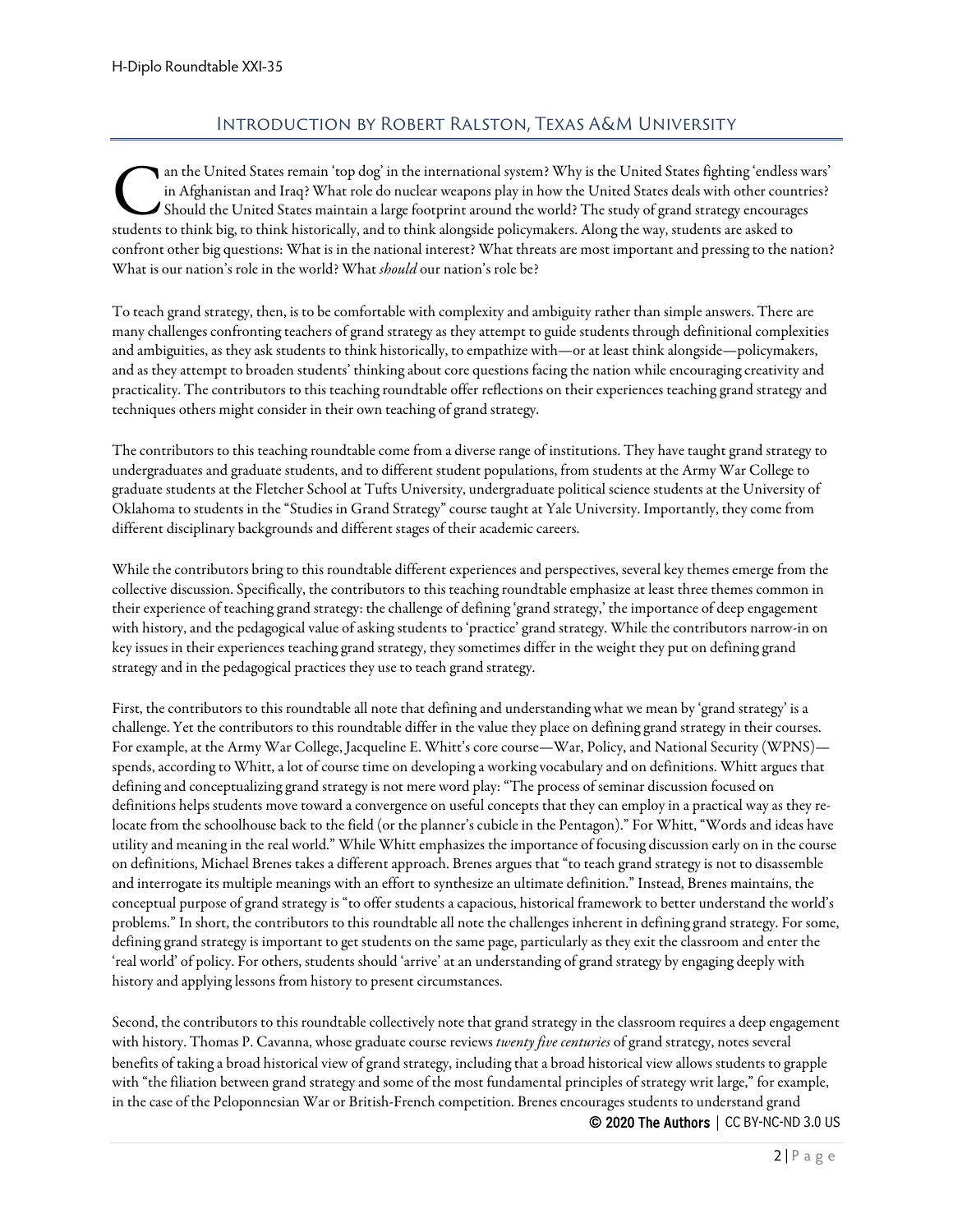strategy as "a set of tools that allow students to construct a methodological bridge between the past and present," something which allows students to think alongside policymakers while also illustrating the value of the study of history in a period in which history as a major is in decline. With respect to historical cases, Cavanna rightly notes the U.S.-centrism of the field and attempts to offer diverse case studies. After all, Cavanna argues, grand strategy constitutes both an iterative and interactional process. This requires thinking not only about how leaders beyond the U.S. have understood and implemented their grand strategies over time, but also how the grand strategies of other states play a role in the formulation and practice of U.S. grand strategy.

Third, the contributors to this roundtable point to the pedagogical value of having students move from understanding what we mean by 'grand strategy' to doing the work of grand strategy through historical examples or classroom simulations. Jennifer Spindel shows the utility of incorporating fiction (Jeffrey Lewis's *The 2020 Commission Report on North Korean Nuclear Attacks against the United States*)<sup>[1](#page-2-0)</sup> and class simulations as part of teaching grand strategy to undergraduates with the intended goal to "help students recalibrate their reference point for analyzing grand strategic decisions so that they can ask different questions." Spindel's students unpack key events in the novel, debating what goals the U.S. should have in the wake of the fictional attack, are asked to debate and defend their grand strategic recommendations and the steps necessary to get there, and come away with an appreciation of context and contingency as well as an appreciation for grappling with unknowns. Meanwhile, in Whitt's course, students are asked to engage with historical and contemporary cases and use primary source documents in order to encourage students to grapple with the "complexity of the relationships between policy, strategy, and interests." The goal of this historically-informed work in the classroom is to provide students the tools required to 'do' grand strategy in practice. The contributors to this roundtable offer in their essays reflections and tips on how to get students actively involved in order to hone their skills and bring grand strategy from its lofty, abstract, heights, to a space that provides them tools of the trade in order to excel in their careers after the class.

There are few definitive answers when teaching grand strategy. The answer, as Whitt puts it, is always "it depends." Likewise, Spindel contends that students should "come away with more questions than answers" as well as an "appreciation for the difficulty of making and carrying out grand strategy." Cavanna notes that grand strategy offers students an opportunity to think big picture, to engage with scholarly material that is interdisciplinary, and a dose of humility. Perhaps that is why, as Thierry Balzacq, Peter Dombrowski, and Simon Reich note, "grand strategy always seems to be fashionable,"[2](#page-2-1) and why it will continue to be of interest to students interested in wrestling with big-picture, deeply historical, and complex questions.

## Participants:

Robert Ralston is a predoctoral fellow at the Albritton Center for Grand Strategy at the Bush School of Government and Public Service at Texas A&M University and a Ph.D. candidate in political science at the University of Minnesota.

Michael Brenes is Associate Director of the Brady-Johnson Program in Grand Strategy and Lecturer in History at Yale University. His first book, *For Might and Right: The Cold War and the Remaking of American Democracy*, is forthcoming this year from University of Massachusetts Press. He is currently working on a dual biography of Lyndon Johnson and Hubert Humphrey.

Thomas Cavanna is a Visiting Assistant Professor at the Fletcher School of Law & Diplomacy (Center for Strategic Studies). He holds a French "Agrégation" in History, and an MA and Ph.D. from Sciences Po. He was also a Fox Fellow at

<span id="page-2-0"></span><sup>1</sup> Jeffrey Lewis, *The 2020 Commission Report on the North Korean Nuclear Attacks Against the United States: A Speculative Novel* (New York: Mariner Books, 2018).

<span id="page-2-1"></span><sup>2</sup> Thierry Balzacq, Peter Dombrowski, and Simon Reich "Is Grand Strategy a Research Program? A Review Essay," *Security Studies* 28:1 (2019): 58-86, DOI[: https://doi.org/10.1080/09636412.2018.1508631.](https://doi.org/10.1080/09636412.2018.1508631)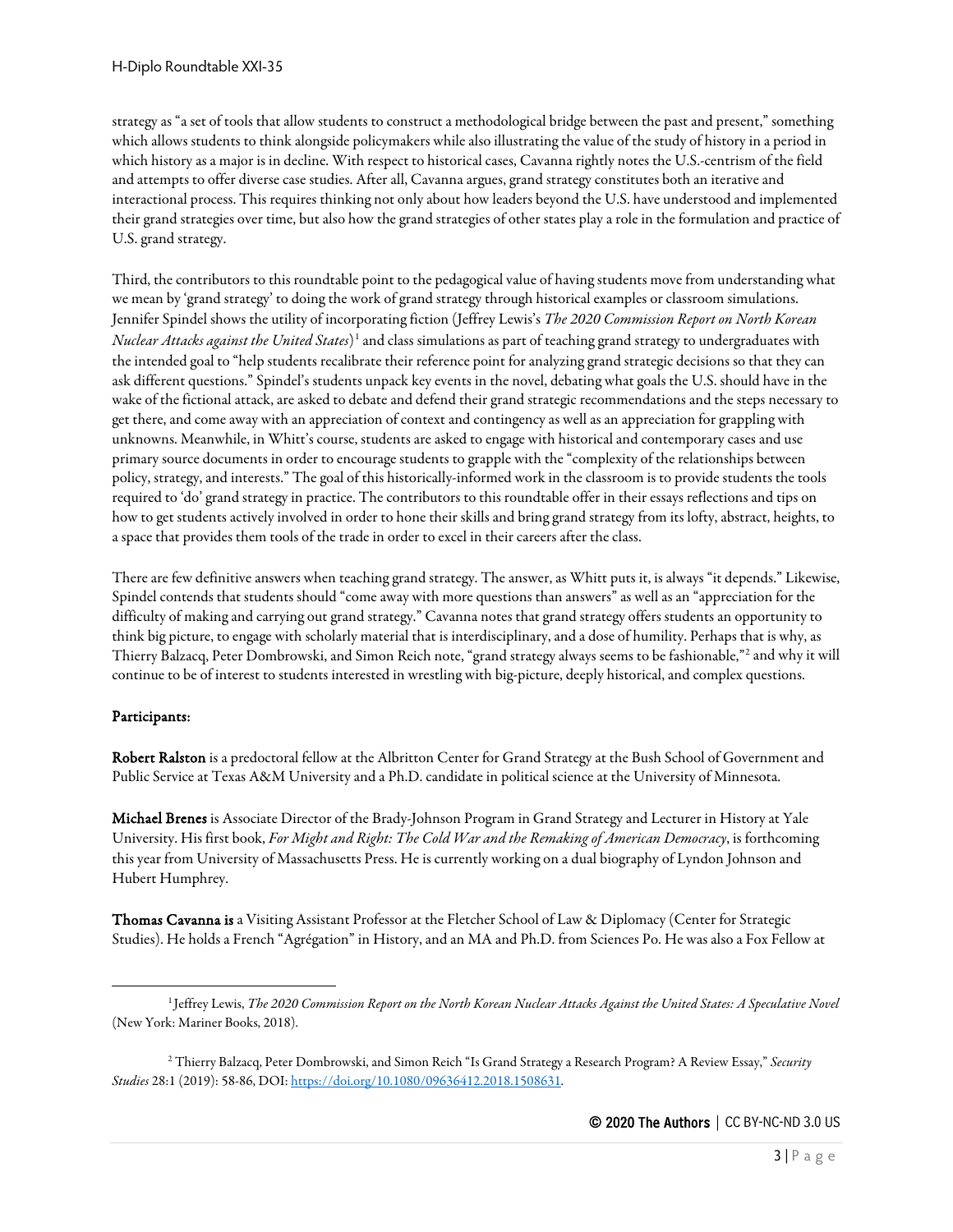Yale University and a Lecturer at the University of Pennsylvania. Cavanna is currently writing a book on China's rise and U.S. Grand Strategy and recently published an article on this topic in the *Texas National Security Review* 2:3 (July 2019).

Jennifer Spindel is Assistant Professor of international security at the University of Oklahoma. Beginning in Fall 2020, she will be an Assistant Professor of political science at the University of New Hampshire. Her dissertation, about the signaling value of conventional arms transfers, won the 2019 Waltz Award for best dissertation from the international security section of APSA. Her work has appeared in *Security Studies*, the *Journal of Global Security Studies*, and in *The Monkey Cage* and *War on the Rocks*. She is an alumna of Bridging the Gap's New Era Workshop, and received her undergraduate degree from Colgate University.

Jacqueline E. Whitt is Associate Professor of Strategy at the United States Army War College. She is the author of *Bringing God to Men: American Military Chaplains and the Vietnam War* (UNC 2014) and the Editor in Chief of WAR ROOM, the online journal of the US Army War College. Her research interests include strategic theory and the social and cultural history of the US Army.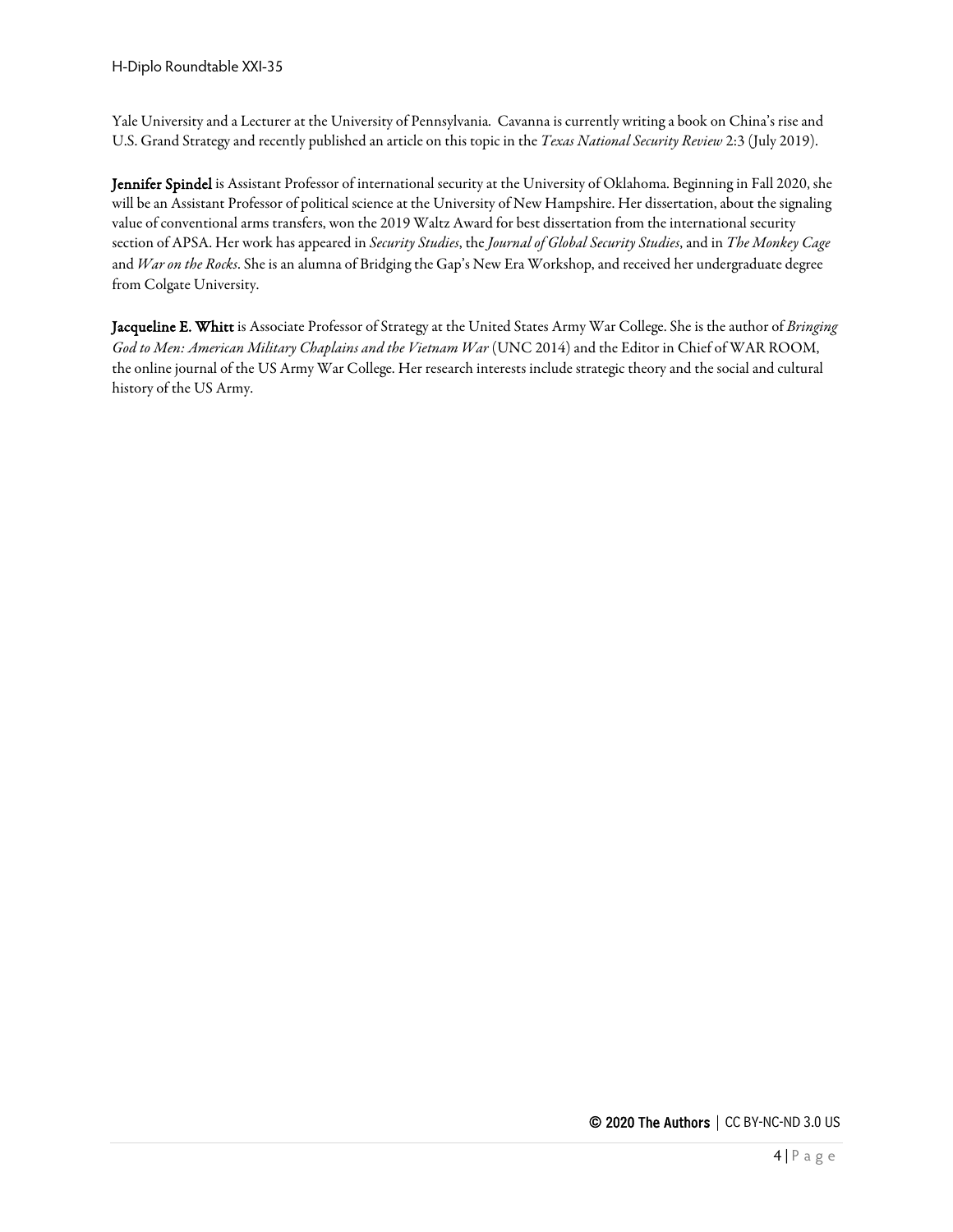#### <span id="page-4-0"></span>*Teaching Grand Strategy*

hat is *grand strategy*?" This is the perennial question I am asked when I tell people—family members, partygoers, casual inquisitors—what I do, the program I am affiliated with, and what I teach. It is an honest question. 'Grand strategy' is not commonplace outside the vernacular of scholars who study it—and even when it is studied by those scholars, the term remains inherently nebulous, mysterious even. To some, it rings of the Machiavellian at best, imperialist at worst. "W

But when I do try to explain '*grand strategy',* it then—often—leads to some interesting follow up questions. Will China be the next superpower? Is Russia trying to interfere with the presidential election again? Who do you think is going to get the Democratic nomination? My answers are always incomplete, and I worry that the more I try to qualify grand strategy through my explanations, it evades meaning for the questioner. On occasion, I try to leave the person conversant with an understanding of grand strategy to the point that it will yield no further questions about it, and we can talk about another topic: family, the weather, or something (anything) else.

If this is the question of most people, I presume this is also the question in the minds of many students: What is 'grand strategy'?

There are many definitions, or explanations, of grand strategy; all of them are satisfactory to a degree. B.H Hart's reference to grand strategy ("war policy") is antiquated yet pithy. John Gaddis's definition is more perspicacious and straightforward ("the alignment of potentially unlimited aspirations with necessarily limited capabilities"). Rebecca Lissner suggests that there are three research modes that presuppose one's definition of grand strategy: "variable, process, and blueprint." [1](#page-4-1)

Each of these authors' perspectives on grand strategy has utility. But is there a utility in belaboring definitions of grand strategy? I don't think so. To teach grand strategy is to not to disassemble and interrogate its multiple meanings with an effort to synthesize an ultimate definition—as if we can then understand 'it.' For grand strategy should not be taught as a 'thing.' (I'm not convinced it can be objectified in a universal sense.) This exercise invariably risks fumbling around in the disciplinary dark, which in the end, evades the responsibility of teaching grand strategy broadly.

Yes, students must grapple with the question, "What is Grand Strategy?" But the etching of definitional boundaries belies the conceptual purpose of grand strategy in the first place: to offer students a capacious, historical framework with which to better understand the world's problems. This is how grand strategy can be taught and made accessible to students. Teaching grand strategy can thus be an entryway into teaching the value of history, the critical inquiry of the past at a time when the discipline of History is in rapid decline.<sup>[2](#page-4-2)</sup>

<span id="page-4-1"></span><sup>1</sup> B. H. Hart, *Strategy: The Classic Book on Military Strategy* (New York: Meridian, 1991), 353; John Gaddis, *On Grand Strategy* (New York: Penguin, 2018), 21; Rebecca Friedman Lissner, "What Is Grand Strategy? Sweeping a Conceptual Minefield," *Texas National Security Review* 2:1 (November 2018): 53-73. See also, Hal Brands, *What Good Is Grand Strategy?: Power and Purpose in American Statecraft from Harry S. Truman to George W. Bush* (Ithaca: Cornell University Press, 2014); Nina Silove, "Beyond the Buzzword: The Three Meanings of 'Grand Strategy,'" *Security Studies* (2018): 27-57.

<span id="page-4-2"></span><sup>2</sup> On the decline of history, see Eric Alterman, "The Decline of Historical Thinking," *New Yorker*, 4 February 2019, [https://www.newyorker.com/news/news-desk/the-decline-of-historical-thinking;](https://www.newyorker.com/news/news-desk/the-decline-of-historical-thinking) Benjamin M. Schmidt, The History BA Since the Great Recession," *Perspectives on History*, 26 November 2018, [https://www.historians.org/publications-and-directories/perspectives-on](https://www.historians.org/publications-and-directories/perspectives-on-history/december-2018/the-history-ba-since-the-great-recession-the-2018-aha-majors-report)[history/december-2018/the-history-ba-since-the-great-recession-the-2018-aha-majors-report.](https://www.historians.org/publications-and-directories/perspectives-on-history/december-2018/the-history-ba-since-the-great-recession-the-2018-aha-majors-report)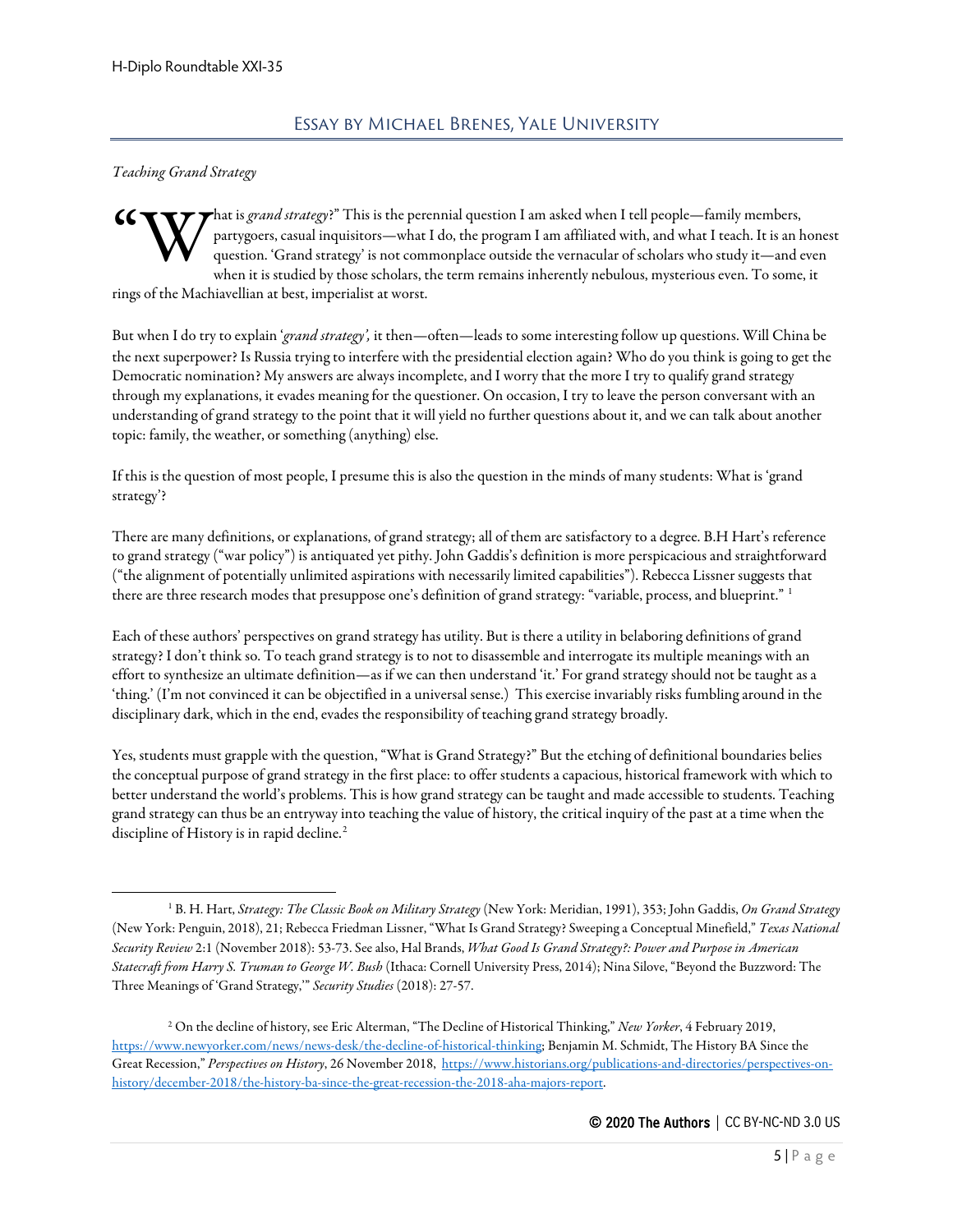While avoiding a positivist approach to grand strategy—defining what 'it' is—I do think it is important to convey what it is not. Grand strategy does not mean a singular focus on wars and war-making; it does not operate only in the realm of foreign policy—it does not dictate a study of generals alone (at least it shouldn't). For years, grand strategy has been impugned as anachronistic, as a "voguish concept" that only "makes sense abstractly but falters in application." [3](#page-5-0) But now is the era when grand strategy is escaping those perceptions. As Beverly Gage, the Director of Yale's Brady-Johnson Program in Grand Strategy, has emphasized, issues related to social change, grassroots organizing, and domestic politics also belong under the auspices of grand strategy—which has only made grand strategy more appealing and dynamic.<sup>[4](#page-5-1)</sup>

The evolution of grand strategy beyond the academy also has resounding salience for our students. References to strategy are ubiquitous and bi- if not trans-partisan. The socialist magazine *Jacobin* regularly publishes and brands articles on the future of the American left under the topic of "strategy," while conservative-leaning commentators bemoan the lack of strategy in Donald Trump's administration, claiming that its absence deters a systematic, and pragmatic, approach to foreign policy decision-making.<sup>[5](#page-5-2)</sup> Discussions of strategy in the public sphere, as an idiom that transcends left/right binaries, also gives educators an opportunity to teach grand strategy to a range of students, regardless of their political affiliations or academic backgrounds.

This occurs in the "Studies in Grand Strategy" course taught at Yale, but also in the courses I teach independent of the Grand Strategy program. Indeed, teaching grand strategy is ultimately an experiment that can be brought into any class. One does not need to offer a course in grand strategy to teach it. To think otherwise is a mistake—it reifies connotations of grand strategy as elitist and antediluvian.

Grand strategy is most efficacious when seen as a set of tools that allow students to construct a methodological bridge between the past and the present. My first experiment with teaching grand strategy in this fashion, and in a 'non-strategy' course, was a seminar I taught in Fall 2019 called "Lessons of the Past." The course was cross-listed History and Global Affairs, with an eye toward developing an interdisciplinary exchange between the two groups of students. It was premised on the normative conclusion that policymakers can rely upon examples from history to make better decisions on foreign policy. I assigned two books written upon this assertion, published thirty years apart: *Thinking in Time: The Uses of History for Decision Makers* by Ernest May and Richard Neustadt, and *The Power of the Past: History and Statecraft*, an edited volume by Hal Brands and Jeremi Suri.<sup>[6](#page-5-3)</sup> After an introductory session, I organized the course around the history of twentiethcentury U.S. foreign relations, from World War I to the present, focusing on the popular analogies and lessons that emerged

<span id="page-5-1"></span><sup>4</sup> Beverly Gage, "'Strategy' May Be More Useful to Pawns Than Kings," *New York Times*, 3 September 2018; Adelaide Feibel, "Grand Strategy Sees Record Interest," *Yale Daily News*, 5 December 2017[, https://yaledailynews.com/blog/2017/12/05/grand-strategy](https://yaledailynews.com/blog/2017/12/05/grand-strategy-sees-record-interest/)[sees-record-interest/.](https://yaledailynews.com/blog/2017/12/05/grand-strategy-sees-record-interest/)

<span id="page-5-2"></span><sup>5</sup> Michael Schwartz and Kevin Young, "A Winning Strategy for the Left," *Jacobin*, 18 May 2015, [https://jacobinmag.com/2015/05/social-movements-fight-for-15-occupy-civil-rights;](https://jacobinmag.com/2015/05/social-movements-fight-for-15-occupy-civil-rights) Eric Blanc and Puya Gerami, "The Left Needs a Statewide Strategy," *Jacobin*, 28 July 2019[, https://jacobinmag.com/2019/07/statewide-strategy-socialists-dsa;](https://jacobinmag.com/2019/07/statewide-strategy-socialists-dsa) Elizabeth Cobbs and Kimberly C. Field, "Why Did the U.S. Kill Sulemani?," *New York Times*, 7 January 2020, [https://www.nytimes.com/2020/01/07/opinion/soleimani-killed-us.html;](https://www.nytimes.com/2020/01/07/opinion/soleimani-killed-us.html) Colin Kahl and Hal Brands, "Trump's Grand Strategic Trainwreck," *Foreign Policy*, 31 January 2017[, https://foreignpolicy.com/2017/01/31/trumps-grand-strategic-train-wreck/.](https://foreignpolicy.com/2017/01/31/trumps-grand-strategic-train-wreck/)

<span id="page-5-3"></span><sup>6</sup> Richard E. Neustadt and Ernest R. May, *Thinking in Time: The Uses of History for Decision Makers* (New York: Freedom Press, 1986); Hal Brands and Jeremi Suri, editors, *The Power of the Past: History and Statecraft* (Washington, D.C.: Brookings Institution Press, 2016).

<span id="page-5-0"></span><sup>&</sup>lt;sup>3</sup> For critiques of grand strategy as a discipline and concept, see Thomas Meaney and Stephen Wertheim, "Grand Flattery: The Yale Grand Strategy Seminar," *The Nation*, 28 May 2012[, https://www.thenation.com/article/archive/grand-flattery-yale-grand-strategy](https://www.thenation.com/article/archive/grand-flattery-yale-grand-strategy-seminar/)[seminar/;](https://www.thenation.com/article/archive/grand-flattery-yale-grand-strategy-seminar/) Richard K. Betts, "The Grandiosity of Grand Strategy," *The Washington Quarterly* 42:4 (Winter 2020), [https://www.tandfonline.com/doi/full/10.1080/0163660X.2019.1663061.](https://www.tandfonline.com/doi/full/10.1080/0163660X.2019.1663061)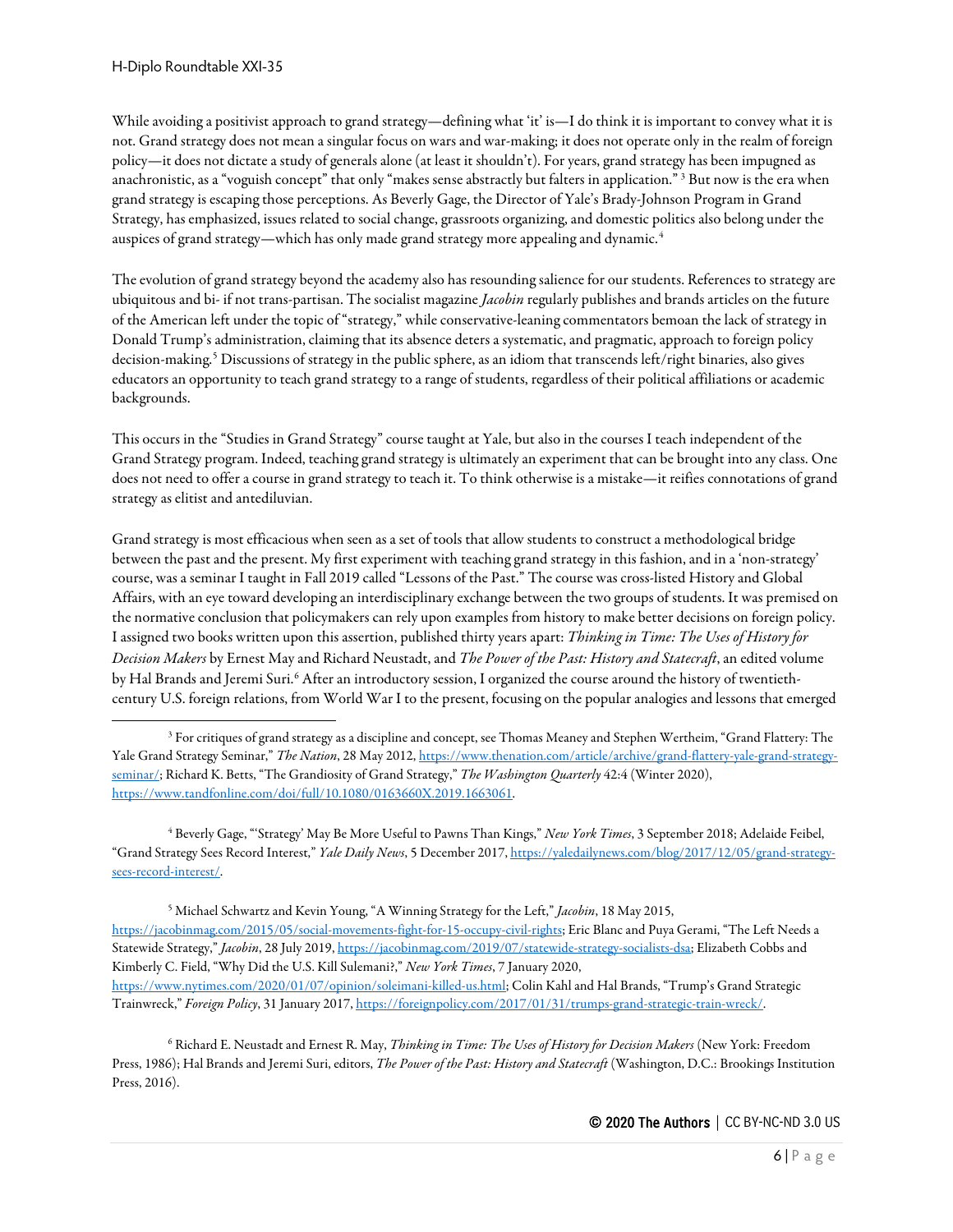from this history: the Weimar analogy in the wake of World War I, the tenacious durability of 'Munich' after World War II, then Vietnam and its correlating 'syndrome,' which shaped American interventions in the 1980s, the first Gulf War, and 'endless wars' in Iraq and Afghanistan.

Through this structure, we set out to explore the merits of historical analogies. Were there 'lessons of the past,' and if so, can policymakers learn the 'right ones' (or better ones)? Class discussions revolved around a series of ancillary questions: When have policymakers used history well—when has the use of history enhanced the decision-making process? Why have policymakers used historical analogies so poorly? Did policymakers succeed or fail because they misunderstood or distorted history? Do foreign policymakers keep repeating the same mistakes because, or despite of, their knowledge of history? Is there an institutional mindset among them—the 'blob'—that is impenetrable, which forces historical analogies to be the reflexive means to justify policies without introspection? Depending on the answer to these questions, if there were 'lessons of the past,' should policymakers still use them?[7](#page-6-0)

I expected that trying to answer these questions would accomplish two things at once: first, compel students to empathize with policymakers—get inside their heads, or at least try to—while judging their blind spots, logical fallacies, biases, and hubris; and second, come to terms with the role of strategy (or lack thereof) in shaping their decisions—where did historical analogies fit into their long-term visions for American foreign policy? Along the way, I hoped they would be skeptical of the course's premise and critical of foreign policy decision makers, while still trying to appreciate the constraints and difficulties they confronted. I thought this could be done by assigning works of history alongside short opinion pieces authored by both proponents and critics of American foreign policy, of liberal world order.<sup>[8](#page-6-1)</sup>

By the end of the course, I hoped the students would reject, or at least question, the value of historical analogies. This they had no problem doing. Analogies are reductive, they concurred, and for this reason, they are often deprived of meaning as useful devices from which to make decisions—but nevertheless policymakers still use analogies, and therefore they continue to require scrutiny. Students also obtained a sense of the short-sightedness of many policymakers—their tendency to make decisions in the here and now, with little time and attention to reflect upon the origins and repercussions of their actions and their proclivity to use history in a heuristic manner. They also discerned historical patterns, that policymakers kept repeating the same mistakes using the same analogies, hoping they would lead to different outcomes. Many of them grappled with the fact that policymaking occurs in a small, elite space, yet has broad ramifications for all Americans—and yet many Americans seem to be cut out from, or oblivious to, the foreign-policy making process.

From here emerged a conversation that is essential to grand strategy: a discussion of means and ends. Why do historical analogies continue to operate as a long-term justification for short-term ends? This led students to wrestle with the mistakes of the past that animate our present. Students did so while tackling weighty subjects: the need to further democratize foreign policy, to decentralize foreign- policy making outside of an elite network; for policymakers to think lucidly and carefully about 'using' history—or maybe not use history at all, since they could not use it well. These conversations were interspersed with an important discussion of counterfactuals, the possibilities that proved not to be options, the historical 'might-have-

<span id="page-6-0"></span><sup>7</sup> The written assignments reinforced these themes. Students were required to consult archival collections and research documents authored by policymakers to determine the role of history and historical analogies in their decisions. They had two major writing assignments; both required the use of primary documents.

<span id="page-6-1"></span><sup>8</sup> In addition to the two books mentioned earlier, the syllabus included Daniel Bessner, *Democracy in Exile: Hans Spier and the Rise of the Defense Intellectual* (Ithaca: Cornell University Press, 2018); Mary Dudziak, *War Time: An Idea, Its History, Its Consequences* (New York: Oxford University Press, 2012); Oona Hathaway and Scott Shapiro, *The Internationalists: How A Radical Plan to Outlaw War Remade the World* (New York: Simon and Schuster, 2017); Stephen Walt, *The Hell of Good Intentions: America's Foreign Policy Elite and the Decline of U.S. Primacy* (New York: MacMillan, 2018). I also assigned recent op-eds by Robert Kagan, Stephen Wertheim, Samuel Moyn, Mira Rapp-Hooper and Rebecca Friedman Lissner, and Tom Schatman.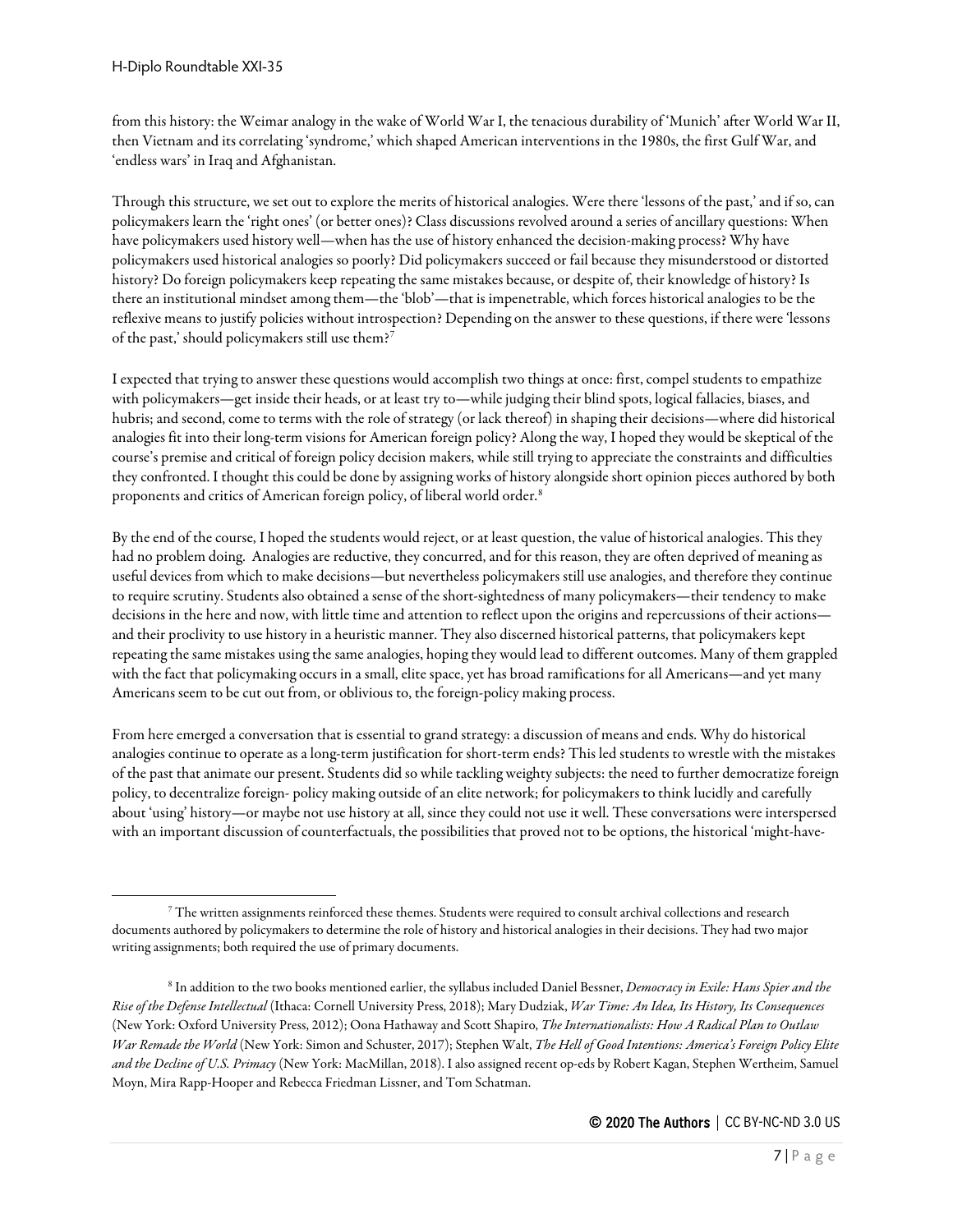beens'—if not for the personal agency or structural intervention of individuals and organizations that prevented those outcomes. Failure, we agreed, was just as important as success. Contingencies matter.

Throughout the class, I avoided being explicit about my pedagogical aims, and that I was trying to teach grand strategy in some form. I was concerned that an overt analysis of grand strategy would only complicate matters, that it would be an impediment to fruitful discussions. At times, that backfired. A few of my student evaluations wished I had been more conspicuous with my intentions, about where my questions were headed. (That's fair criticism, and I have learned from that, as we learn so much from our students.) But I wanted students to rely on the methods of a historian in thinking about strategy, rather than use strategy to think about history—which would only replicate the analytical errors made by policymakers we studied in the course. Moreover, had I taught grand strategy in a more deliberate approach, rather than using a hybrid, clandestine approach, I'm not sure that this would have led to the conversations I wanted to have in the course.

This is to say that I certainly made mistakes. (Perhaps one could claim that I wasn't teaching grand strategy but strategic thought—or maybe just history.) Moreover, I make no claim that my experience teaching grand strategy in this way can be typical, or that it can be replicated outright—for instance, having ready access to archival collections (which was required in the course), and a library staff with time to use them in a classroom, is a privilege for many institutions. I only offer what I learned: that it is better to avoid a particularistic definition of grand strategy, and to teach the humanistic, intangible factors that animate our conversations around strategy. Teach the various components of grand strategy, and let the students come up with the 'whole' meaning of it.

So I will conclude with this thought: however one teaches it, students must 'arrive' at grand strategy; they must make sense of what is useful to them, and discard the extraneous, unwieldy parts of grand strategy that provide no guidance to the exigent answers they seek. They should not dwell on definitions. For the ultimate value of grand strategy is the epistemological and pedagogical opportunities it presents to make the historical actionable—for students to derive insights from history, analyze their relevance to present problems, and to arrive at a thoughtful, and if fortunate, programmatic response to deal with those problems, even as they acknowledge the pitfalls of pursuing such a project. This is what I have tried—and will continue to try—to impart to students.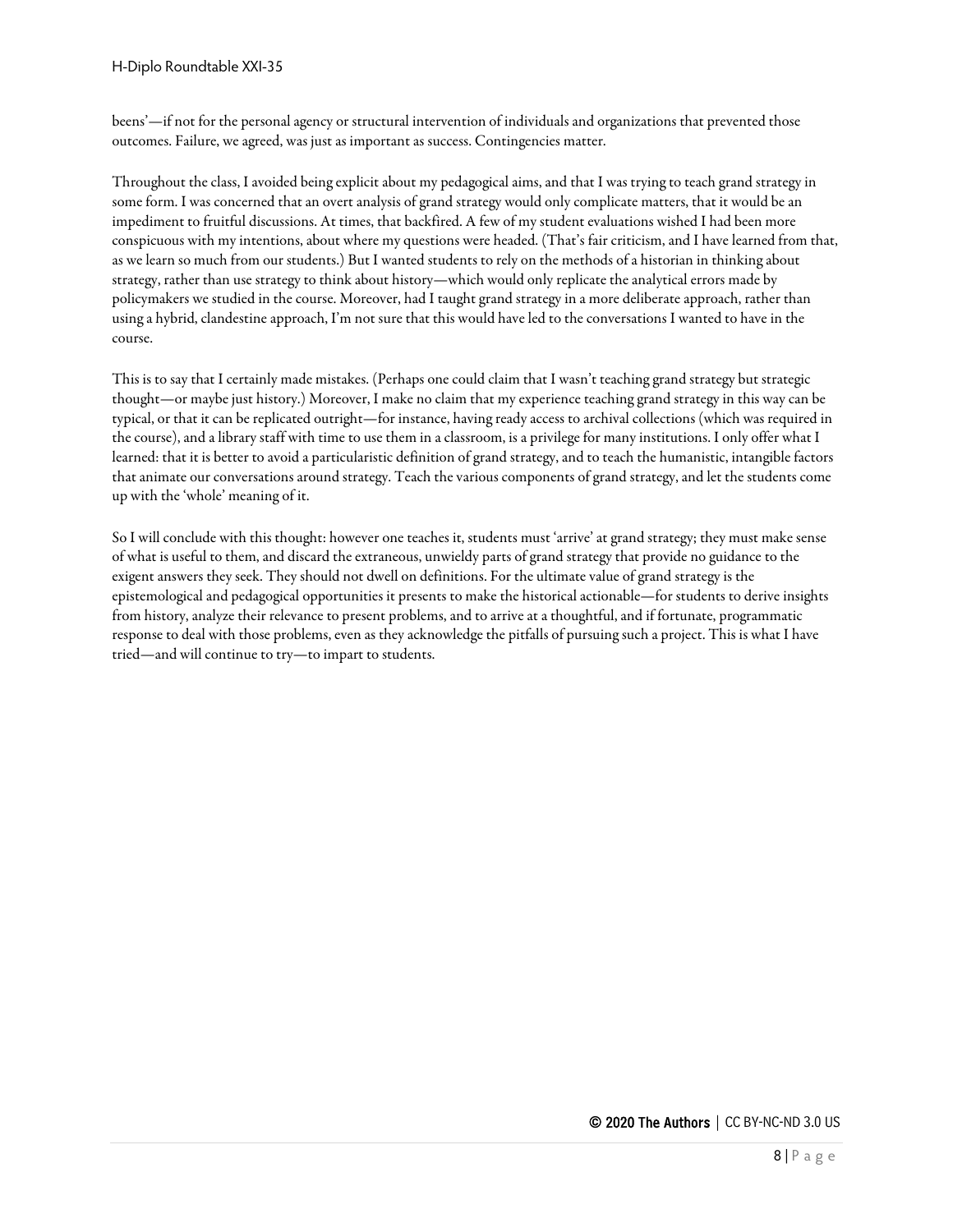# Essay by Thomas P. Cavanna, Fletcher School of Law & Diplomacy

<span id="page-8-0"></span> $\blacktriangleleft$ eaching grand strategy is a daunting but incredibly exciting intellectual experience due to the breadth of knowledge that it requires to mobilize. First, grand strategies are about the long-term, call for an interregional (if not global) scope of analysis, rely on multiple instruments of power (as well as the way these instruments work in synergy with **C**eaching grand strategy is a daunting but incredibly exciting intellectual experience due to the breadth of knowled<br>that it requires to mobilize. First, grand strategies are about the long-term, call for an interregional debates exist about the very definition of grand strategy, its degree of [ir]relevance, its causes, and the ways in which the concept should be studied. Third, because of these conceptual and theoretical tensions, the field is splintered in multiple disciplinary and methodological clusters that tend to talk past each other.

At the Fletcher School, I teach a course entitled "Grand Strategies from the Ancient Greek City-States to America's 21st Century Hegemony." This course is designed for graduate students, but my approach would remain the same if I were to teach it to undergraduates. I strive to provide my students with a comprehensive macro-level understanding of the topic. Therefore, straddling history, theory, and policy, the course spans the last 25 centuries, covers the main debates of the literature, explores cases across different regions of the world, and de-constructs the concept of grand strategy from multiple angles.

Two key reasons explain that macro-level philosophy. First, I think that aiming for the 'big picture' was a coherent way to reflect the 'grand' characteristics of grand strategy. Second, I believe that this approach helps students integrate the essence of the concept while remaining flexible regarding how it can be applied. Indeed, one of the key benefits of grand strategy is its heuristic dimension, i.e. the fact that, regardless of concrete policies, the intellectual process of "grand strategizing" itself can prove extremely valuable to understand a complex and fast-changing world.<sup>[1](#page-8-1)</sup> From that perspective, the course is designed to help students learn how to synthesize complex trends and develop a higher vantage point. However, even as it promotes this intellectual ideal, the course reckons with the uncertainties and hazards of statecraft, the role of chance, and the inherent limitations of the human mind, including the eternal temptation of hubris.

My course aims to achieve three principal objectives. The first one is to understand the concept of grand strategy, the main factors that influence grand strategies, the latter's fields of application, and the myriad ways in which scholars have approached those questions over time. The second goal is to explore concrete grand strategies that have been conceptualized and implemented (with various degrees of success) by national leaders over history, and to identify continuities and discrepancies between those case-studies and the abovementioned scholarly debates. The third ambition of the course is to drill down on America's grand strategy because the field remains U.S.-centric<sup>[2](#page-8-2)</sup> and because, given its global influence, the United States offers the quintessential example of how to apply the concept of grand strategy to the real world. The following sections of this essay discuss those objectives one by one.

## *I.. Concept of Grand Strategy and Theoretical Debates*

One of the main objectives of my course is to help students understand how contentious and slippery the concept of 'grand strategy' can be, and how that reality has splintered the literature in various clusters (across history and political science) that do not always talk to each other. The course engages those debates all along and encourages students to develop their own views on the definition, dynamics, and degree of utility of grand strategy.

<span id="page-8-2"></span><sup>2</sup> Thierry Balzacq, Peter Dombrowski, Simon Reich (eds.), *Comparative Grand Strategy* (New York: Oxford University Press, 2019),

<span id="page-8-1"></span><sup>1</sup> Hal Brands, *What Good is Grand Strategy? Power and Purpose in American Statecraft from Harry S. Truman to George W. Bush* (Ithaca: Cornell University Press, 2014), 7-8.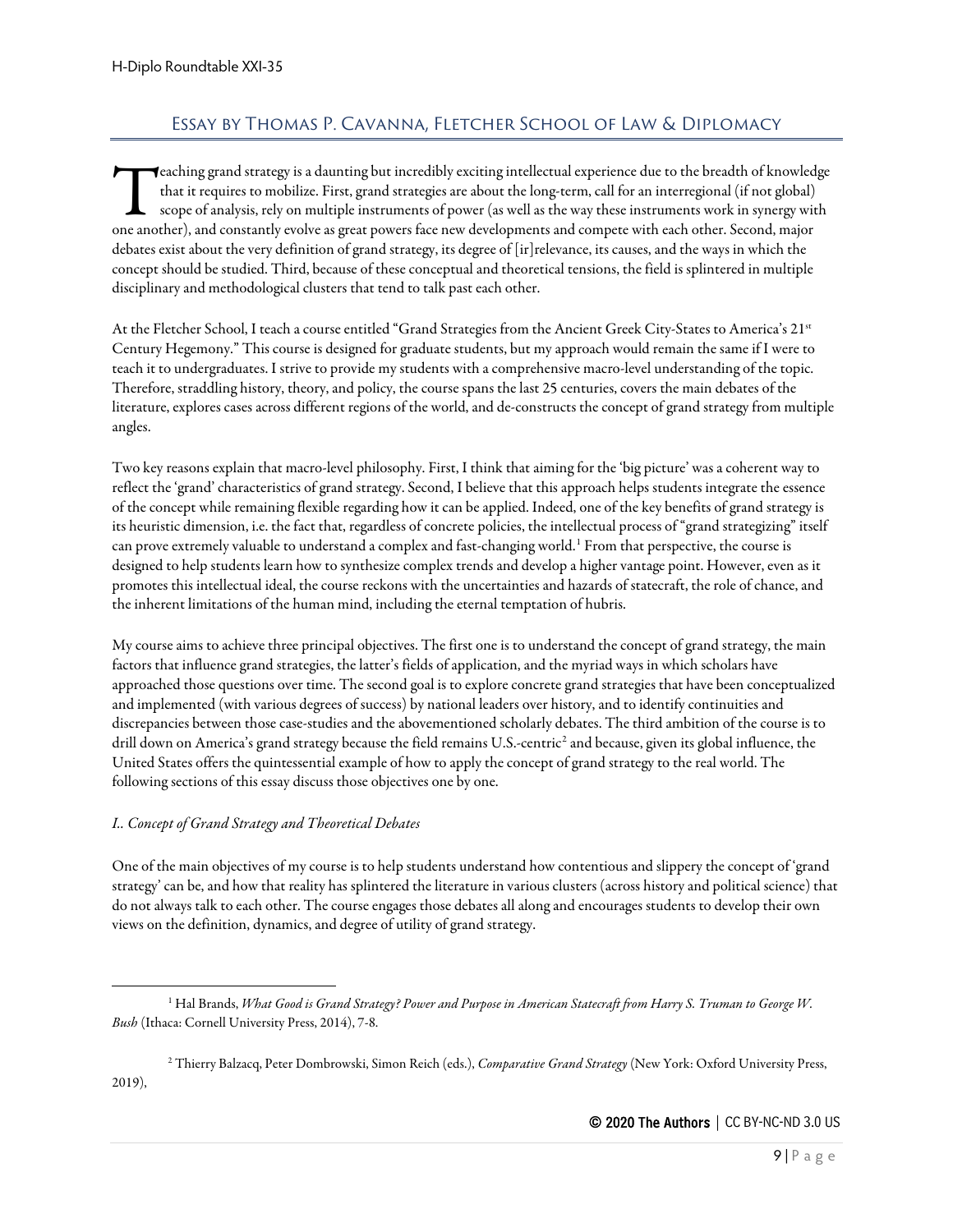The first class meeting of the semester stresses the importance and complexity of those questions. We discuss how the concept of grand strategy gradually emerged from the subfield of military strategy (and the enduring conflation between the two). I present key scholarly definitions, emphasizing both areas of consensus and divergence. I then introduce other seminal debates: what are the means and ends of grand strategy? Can all states do grand strategy? Is grand strategy necessarily a deliberate process? What kind of sources should one consult to identify a state's grand strategy? Third, we explore the benefits of having a grand strategy, such as setting priorities, articulating ends and means, facilitating accountability, and sending coherent signals to one's allies, enemies, and administration.<sup>[3](#page-9-0)</sup> Then, we investigate the many reasons for skepticism vis-a-vis the concept of grand strategy, including the sheer difficulty of the task, the ambiguities of and risks involved in strategic planning,<sup>[4](#page-9-1)</sup> and the fact that strategy itself might be an "illusion" given the many uncontrollable parameters that can explain national leaders' successes and failures.<sup>[5](#page-9-2)</sup> Finally, the class meeting covers recent attempts at streamlining the literature, including typologies that approach grand strategy as "grand plans," "grand principles," and "grand behaviors," or as "variable," "process," and "blueprint."[7](#page-9-4)

Throughout the rest of the semester, I constantly encourage my students to go back and forth between our concrete casestudies, the ideal qualities of a grand strategy (to be used as a grid of evaluation), and the fractures that characterize the field (and impact the majority of our readings). Most importantly, I assign a mid-term essay that tackles those questions further. I give my students recent seminal articles and I ask them to confront the arguments offered in those works, to come up with their own definition of grand strategy and their own understanding of its utility, and to illustrate their thoughts with casestudies already covered at that point.

Following class meetings that investigated various grand strategies from Ancient Greece to the Cold War and the War on Terror, the middle of the semester seems like an appropriate time to return to a more theoretical discussion. The first such session addresses the debates on the causes of grand strategy, discussing factors such as security,<sup>[8](#page-9-5)</sup> geography,<sup>[9](#page-9-6)</sup> liberal values,<sup>[10](#page-9-7)</sup>

<span id="page-9-1"></span><sup>4</sup> David Edelstein and Ronald Krebs, "Delusions of Grand Strategy: The Problem with Washington's Planning Obsession," *Foreign Affairs* 94:6 (2015): 109-116[, https://www.foreignaffairs.com/articles/2015-10-20/delusions-grand-strategy.](https://www.foreignaffairs.com/articles/2015-10-20/delusions-grand-strategy)

<span id="page-9-2"></span><sup>5</sup> Richard K. Betts, "Is Strategy an Illusion?" *International Security* 25:2 (2000): 5-50, [https://www.mitpressjournals.org/doi/abs/10.1162/016228800560444?mobileUi=0&.](https://www.mitpressjournals.org/doi/abs/10.1162/016228800560444?mobileUi=0&)

<span id="page-9-3"></span><sup>6</sup> Nina Silove, "Beyond the Buzzword: The Three meanings of Grand Strategy," *Security Studies* 27:1 (2018): 27-57, [https://www.tandfonline.com/doi/full/10.1080/09636412.2017.1360073.](https://www.tandfonline.com/doi/full/10.1080/09636412.2017.1360073)

<span id="page-9-4"></span><sup>7</sup> Rebecca Friedman Lissner, "What Is Grand Strategy? Sweeping a Conceptual Minefield," *Texas National Security Review* 2:1 (Nov. 2018): 52-73[, https://tnsr.org/2018/11/what-is-grand-strategy-sweeping-a-conceptual-minefield/.](https://tnsr.org/2018/11/what-is-grand-strategy-sweeping-a-conceptual-minefield/)

<sup>8</sup> Posen, *Restraint*; John J. Mearsheimer, The Tragedy of Great Power Politics (New York: W.W. Norton, 2001).

<span id="page-9-6"></span><span id="page-9-5"></span><sup>9</sup> Luis Simon, *Geopolitical Change, Grand Strategy, and European Security: The EU-NATO Conundrum in Perspective* (Houndmills and New York: Routledge, 2013).

<span id="page-9-7"></span><sup>10</sup> Michael Cox, G. John Ikenberry (eds.), *American Democracy Promotion: Impulses, Strategies, and Impacts* (Oxford and New York: Oxford University Press, 2000), 103-126.

<span id="page-9-0"></span><sup>3</sup> Balzacq, Dombrowski, and Reich, eds., *Comparative Grand Strategy*; Barry R. Posen, *Restraint: A New Foundation for U.S. Grand Strategy* (Ithaca: Cornell University Press, 2014), 4-5.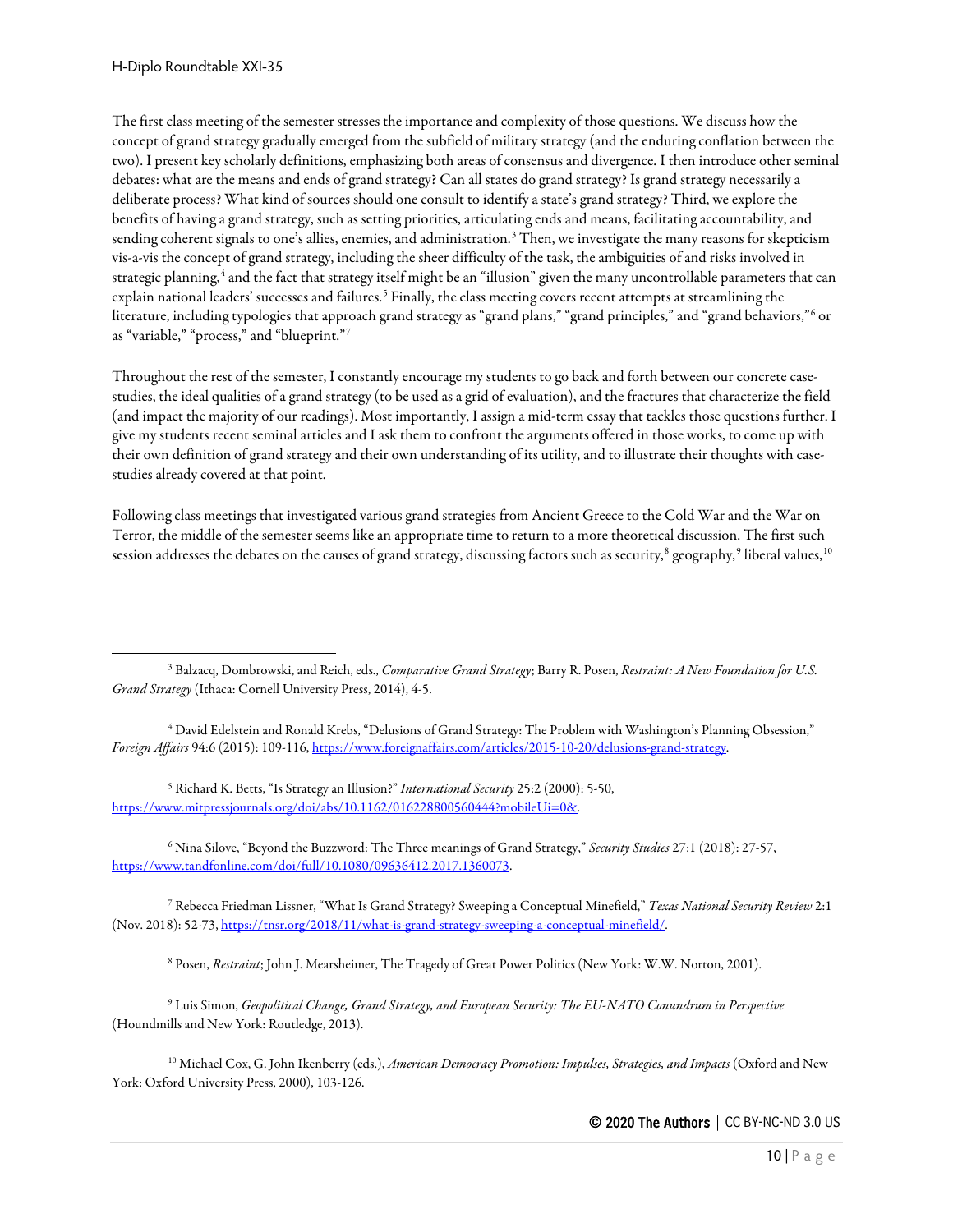domestic politics,<sup>[11](#page-10-0)</sup> elites,<sup>[12](#page-10-1)</sup> bureaucracies,<sup>[13](#page-10-2)</sup> and individual leadership.<sup>[14](#page-10-3)</sup> The second session emphasizes the key domains of application of grand strategies, including the military,<sup>[15](#page-10-4)</sup> geoeconomics,<sup>[16](#page-10-5)</sup> alliances,<sup>[17](#page-10-6)</sup> nuclear weapons, and nonproliferation.[18](#page-10-7) Taken together, these class meetings help us think more deeply about the mechanisms and processes that underpin (or derail) the conceptualization and implementation of grand strategy, and to grasp the difficulty of harnessing various instruments of power together for the sake of achieving higher ends.

## *II. Grand Strategies in Practice*

Another major objective of the course is to review concrete grand strategies that were conceived and applied by various great powers and middle powers over time. Those case-studies aim to give more historical texture to our whole discussion, resonating with the abovementioned conceptual and theoretical debates.

This historical review covers 25 centuries. Indeed, although the concept of grand strategy only formally emerged in the early twentieth century, there are several reasons to go back further in time. First, the intellectual process of grand strategizing (articulating ends and means, thinking about the long-term, etc.) has deep roots. Second, case-studies such as the Peloponnesian War or the British-French competition in the modern era provide opportunities to grapple with the filiation between grand strategy and some of the most fundamental principles of strategy writ large. However, this coverage also helps students understand why the latter gradually became insufficient as the international arena became more complex and as states expanded and diversified their resources, prerogatives, and instruments of power. With that being said, historical

<span id="page-10-1"></span><sup>12</sup> Stephen M. Walt, "Introduction," *The Hell of Good Intentions: America's Foreign Policy Elite and the Decline of U.S. Primacy* (New York: Farrar, Strauss and Giroux, 2018); Patrick Porter, "Why America's Grand Strategy Has Not Changed? Power, Habit and the U.S. Foreign Policy Establishment," *International Security* 42:4 (Spring 2018): 9-46, [https://www.mitpressjournals.org/doi/pdf/10.1162/isec\\_a\\_00311.](https://www.mitpressjournals.org/doi/pdf/10.1162/isec_a_00311)

<span id="page-10-2"></span><sup>13</sup> Aaron L. Friedberg, "Strengthening Strategic Planning," in ed. Dan Drezner, *Avoiding Trivia: The Role of Strategic Planning in American Foreign Policy* (Washington, D.C.: Brookings Institution Press, 2009), 84-96.

<span id="page-10-3"></span><sup>14</sup> Joseph S. Nye, "Transformational leadership and U.S. Grand strategy," *Foreign Affairs* 85:4 (July-August 2006): 139-148; [https://www.foreignaffairs.com/articles/2006-07-01/transformational-leadership-and-us-grand-strategy.](https://www.foreignaffairs.com/articles/2006-07-01/transformational-leadership-and-us-grand-strategy)

<span id="page-10-4"></span><sup>15</sup> Barry R. Posen, "Command of the Commons: The Military Foundations of U.S. Hegemony," *International Security* 28:1 (Summer 2003): 5-46[, https://www.mitpressjournals.org/doi/abs/10.1162/016228803322427965?journalCode=isec.](https://www.mitpressjournals.org/doi/abs/10.1162/016228803322427965?journalCode=isec)

<span id="page-10-5"></span><sup>16</sup> Robert D. Blackwill, Jennifer M. Harris, *War by Other Means: Geoeconomics and Statecraft* (Cambridge: The Belknap Press of Harvard University Press, 2016).

<sup>17</sup> Michael Beckley, "The Myth of Entangling Alliances," *International Security* 39:4 (spring 2015): 7-48.

<span id="page-10-0"></span><sup>&</sup>lt;sup>11</sup> Thomas J. Christensen, *Grand Strategy, Domestic Mobilization, and Sino-American Conflict* (Princeton: Princeton University Press, 1996); Jeffrey W. Taliaferro, "Strategy of Innocence or Provocation? The Roosevelt Administration's Road to World War II," in Jeffrey W. Taliaferro, Norrin M. Ripsman, and Steven E. Lobbell (eds.), *The Challenge of Grand Strategy* (New York: Cambridge University Press), 1-36.

<span id="page-10-7"></span><span id="page-10-6"></span><sup>&</sup>lt;sup>18</sup> Francis J. Gavin, "Strategies of Inhibition: U.S. Grand Strategy, the Nuclear Revolution, and Nonproliferation," *International Security* 40:1 (2015): 9-46[, https://www.mitpressjournals.org/doi/pdf/10.1162/ISEC\\_a\\_00205;](https://www.mitpressjournals.org/doi/pdf/10.1162/ISEC_a_00205) Robert J. Art, "Nuclear Weapons and Grand Strategy," *America's Grand Strategy and World Politics* (New York: Routledge, 2009), 139-175.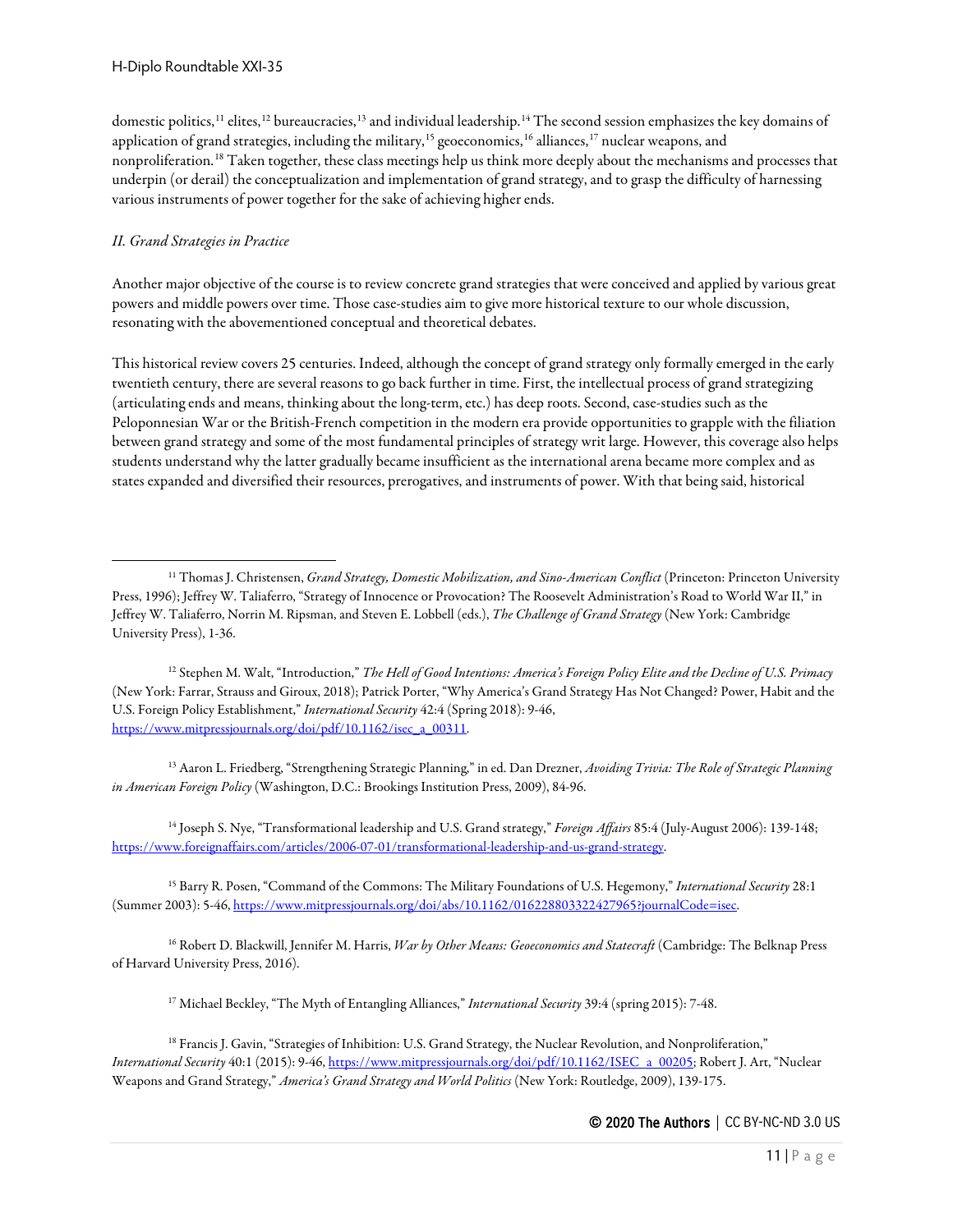H-Diplo Roundtable XXI-35

elements pertaining to the ancient and modern eras are covered only briefly. To maximize policy relevance, the course largely focuses on the post-World War II era, with a special emphasis on the twenty-first century.

Offering diverse case-studies also seemed important to me. First, I wanted to familiarize my students with the multi-faceted nature of the field since the way scholars discuss grand strategy can vary considerably from one country to another. Second, to an extent, I wanted to escape any U.S.-centric perspective. Third, inserting a wide array of examples helps me discuss the 'encounters' between the respective grand strategies of those various states. Doing so is useful to reflect two fundamental points: by definition, grand strategy constitutes an "iterative" process (as leaders integrate feedback to improve) and an interactional process (as leaders establish their vision and make adjustments partly based on their understanding of other powers' intentions and capabilities).[19](#page-11-0) From that perspective, we pay particular attention to the extent to and the ways in which China, Russia, and Iran's respective grand strategies have responded to U.S. hegemony in the last few decades.

#### *III. U.S. grand strategy: Evolution and Main Schools of Thought*

The last key objective of the course is to give the students a solid understanding of the evolution of U.S. grand strategy and the current debates about where to take it next. Although I previously explained why a diversity of case-studies is crucial in some respects, America remains the cornerstone of this course for three inter-connected reasons. First, from a practical standpoint, many leading sources on grand strategy revolve around the United States. Second, given the sheer power that it has amassed since the late nineteenth century and the global ambitions that it has developed in the post-World War II era, the U.S. offers unmatched opportunities to think about grand strategy as a long-term endeavor spanning multiple regions and requiring synergies between different instruments of power. Third, due to the above, many other states developed their grand strategies at least partly in response to America's hegemony (whether they opted for alliance or rivalry).

The course provides insights into the historical evolution of U.S. grand strategy since 1789 while acknowledging the arguments that Washington did not have a grand strategy until 1945—if at all. It probes the early decades of the Republic, the assertion of its continental power, and its rising projection of influence overseas at the turn of the twentieth century. It also stresses the continuities and discontinuities observed across various administrations in the post-World War II era and the relative disorientation of U.S. grand strategy following the end of the Cold War.<sup>[20](#page-11-1)</sup> Most importantly, it extensively discusses the presidencies of George W. Bush, Barack H. Obama, and Donald J. Trump.

At the same time, the course reflects upon the main schools of thought on U.S. grand strategy. It investigates the dominant paradigms of primacy and deep engagement<sup>[21](#page-11-2)</sup> as well as leading alternatives such as restraint,<sup>[22](#page-11-3)</sup> offshore balancing,<sup>[23](#page-11-4)</sup> and

<sup>19</sup> Brands, *What Good is Grand Strategy?*, 13-14.

<span id="page-11-1"></span><span id="page-11-0"></span><sup>20</sup> John L. Gaddis, *Strategies of Containment: A Critical Appraisal of American National Security During the Cold War* (New York: Oxford University Press, 2005); Brands, *What Good Is Grand Strategy*; William C. Martel, *Grand Strategy in Theory and Practice: The Need for an Effective American Foreign Policy* (New York: Cambridge University Press, 2015).

<span id="page-11-2"></span><sup>21</sup> Stephen G. Brooks and William C. Wohlforth, *America Abroad: The United States' Global Role in the 21st Century* (New York: Oxford University Press, 2016).

<span id="page-11-3"></span><sup>22</sup> Posen, *Restraint;* A. Trevor Hall and Benjamin H. Friedman (eds.), *U.S. Grand Strategy in the 21st Century: The Case for Restraint* (Abingdon and New York: Routledge, 2018).

<span id="page-11-4"></span><sup>23</sup> John J. Mearsheimer and Stephen M. Walt, "The Case for Offshore Balancing: A Superior U.S. Grand Strategy," *Foreign Affairs* 95:4 (2016): 70-83[, https://www.foreignaffairs.com/articles/united-states/2016-06-13/case-offshore-balancing;](https://www.foreignaffairs.com/articles/united-states/2016-06-13/case-offshore-balancing) Christopher Layne, *The Peace of Illusions: American Grand Strategy from 1940 to the Present* (Ithaca: Cornell University Press, 2006).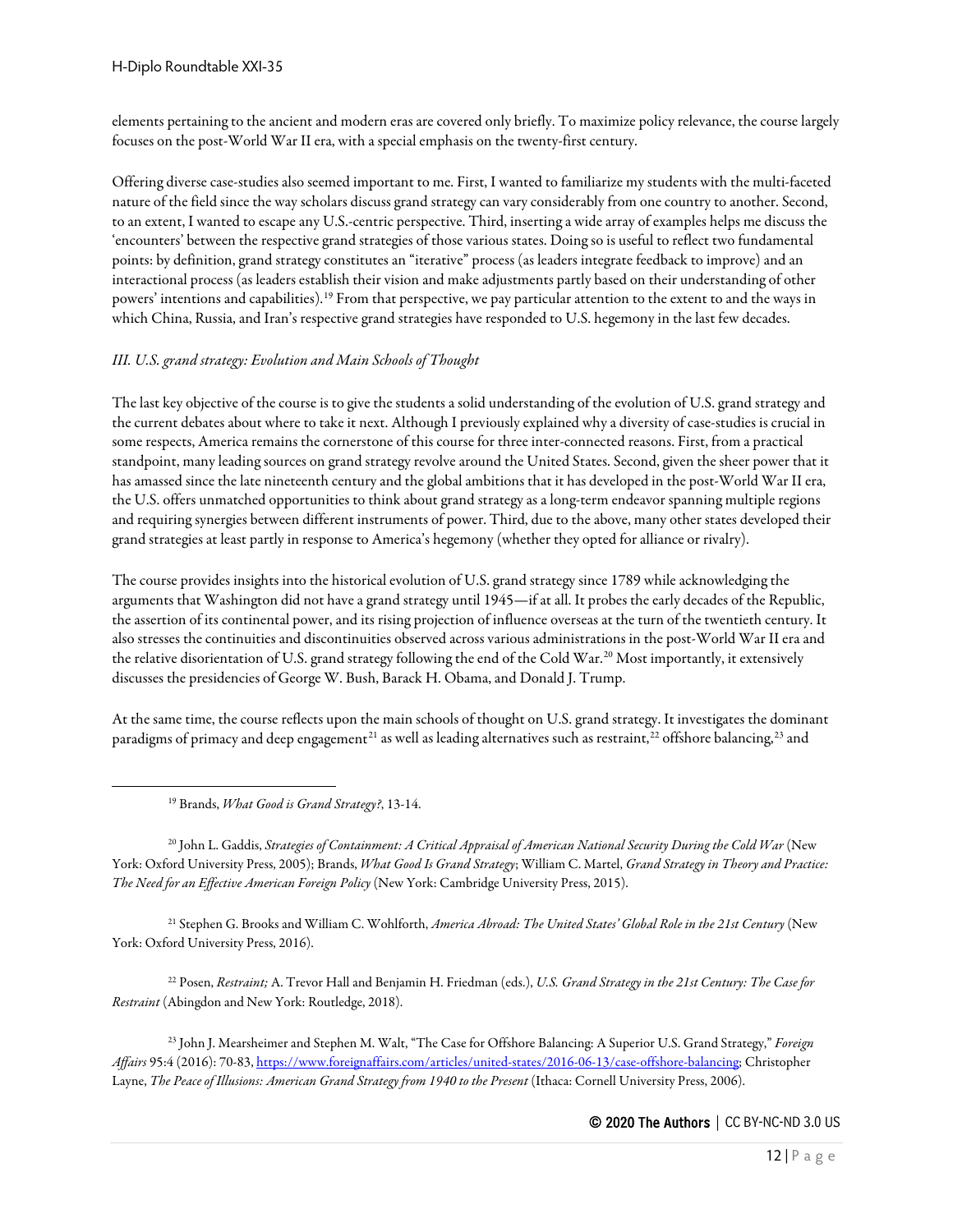selective engagement.[24](#page-12-0) It discusses how each of these schools has emerged in recent decades and explores their respective assumptions, arguments, clashes, affinities, and internal coherence.

In turn, this discussion paves the way for several class meetings that study America's grand strategy in the key regions of Eurasia: Europe, the Middle East, and (South)East Asia. This regional approach seems relevant for several reasons. First, it offers an occasion to ponder the geopolitical roots of U.S. grand strategy. Second, it provides the students with a more finegrained universe of facts and trends in order to compare the respective merits of the abovementioned schools of thought. Third, it provides a window into the recent revival of great power competition and the current challenges to America's hegemony. Fourth, it makes the junction between history and recent policy developments.

One class meeting investigates how the U.S. has entrenched its influence in Europe since 1945 to protect and dominate its allies and to tame the Soviet Union and Russia, with a particular interest for the expansion of NATO and for the post-2014 Ukraine crisis. Another class meeting delves into America's incremental entanglement in the Middle East after the late 1970s, its relationship with regional powers (especially Iran, Saudi Arabia, and Israel), and the renewed debates about U.S. local force posture. Finally, we dedicate a session to the Obama Administration's 'pivot' to Asia, the Trump Administration's Indo-Pacific strategy, and its response to China's Belt and Road Initiative.

#### *Conclusion*

We live in a highly complex and fast-changing world where everything is inter-connected. But we are also constantly bombarded with immense amounts of contradictory information feeds by the media, national leaders, and experts, let alone academics belonging to various traditions and sub-disciplines. In that context, a course on grand strategy (including all of the reasons why the concept might inspire healthy skepticism) can help students develop a better sense of the "big picture," an inter-disciplinary outlook that reconciles historical rigor, theoretical insights, and policy relevance, and a deeper sense of the need for humility vis-à-vis all matters pertaining to statecraft. It was with those factors in mind that I conceptualized this course. In the future, I plan to divide it in several courses that will elaborate on its historical, conceptual, and geostrategic axes.

<span id="page-12-0"></span><sup>&</sup>lt;sup>24</sup> Robert J. Art, *A Grand Strategy for America* (Ithaca: Cornell University Press, 2004).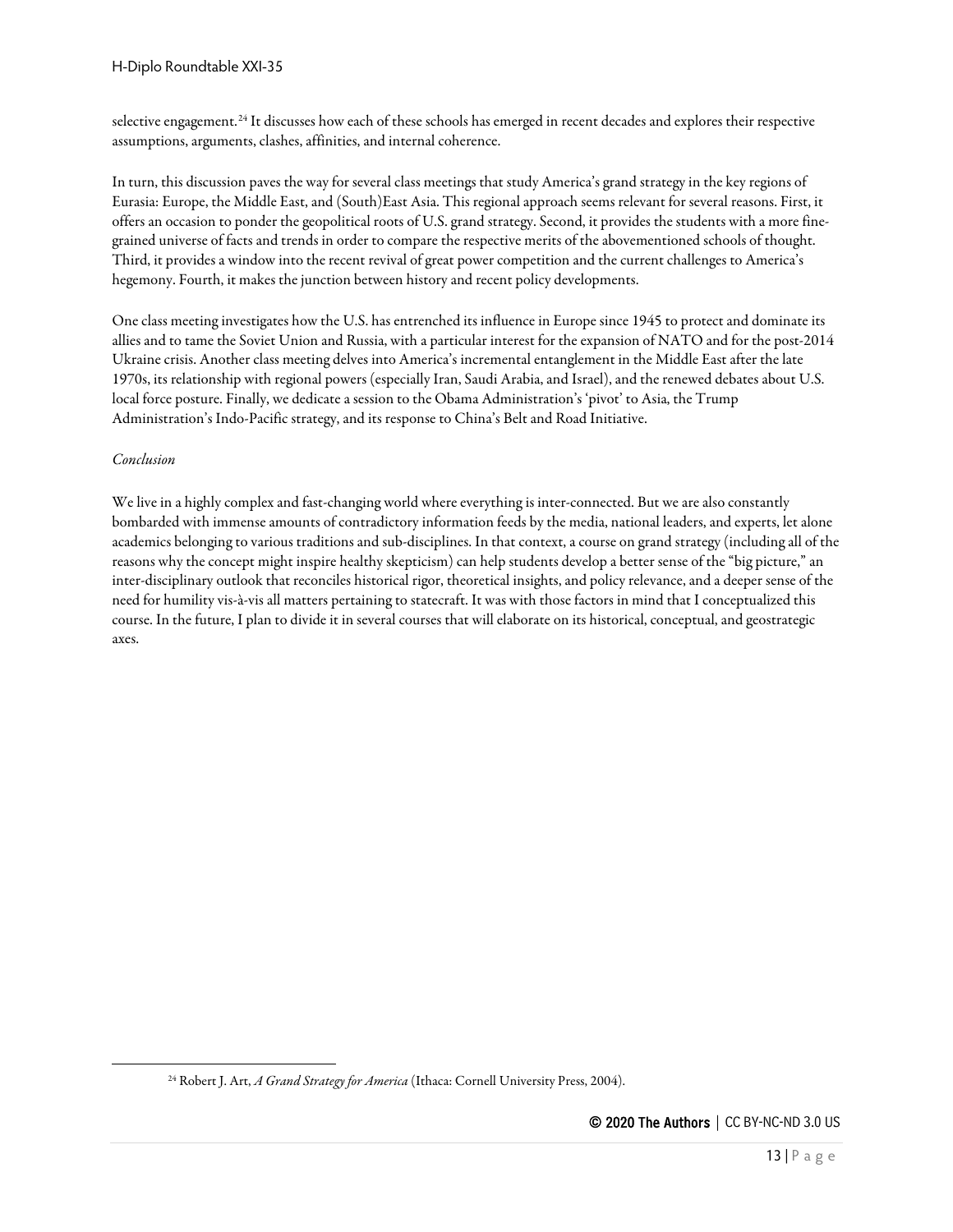# Essay by Jennifer Spindel, University of Oklahoma

<span id="page-13-0"></span>That is grand strategy? That is a question that has long stumped scholars, who must grapple with what Rebecca Lissner called "a conceptual minefield."[1](#page-13-1) She notes that, despite the importance of grand strategy, the field is "disjointed, conceptually inconsistent, and difficult to navigate." Among the ideas we teach in the classroom, **follogy** are as deceptively complicated as grand strategy. I teach classes on U.S. foreign policy, national security policy, and few are as deceptively complicated as grand strategy. I teach classes on U.S. foreign policy technology and war—each of which grapples with grand strategy in different ways. My main goal in teaching grand strategy is not to give students a definitive answer about what it is or how it should be done. Rather, I want my students to understand context and contingency, uncertainty and unknowns. I want them to come away with more questions than answers, but with an appreciation for the difficulty of making and carrying out a grand strategy. By using simulations and group activities, my students learn that decisions—even ones as important as a states' grand strategic framework—requires understanding others, both friends and foes, which means they need to know about this history and goals of other actors in world politics. In what follows, I describe one such exercise I developed to help teach students about grand strategy. I conclude by discussing the key skills I hope students take away from these exercises.

Students in my national security policy class were often baffled by the decisions policymakers made. Even after we discussed theories of bureaucratic politics, public opinion, and political psychology, the most common question I heard from students was "But, why?" With the benefit of hindsight, they had trouble understanding why certain decisions were made. They have grown up living with the U.S wars in Iraq and Afghanistan, these two wars thus ranked high on their list of puzzling decisions. To that end, having my class read Jill Hazelton's discussion of grand strategy was very useful.[2](#page-13-2) It provides a discussion of the soaring political goals of the U.S. in both of those wars, and connects them to another decision that confused my students: the U.S. war in Vietnam.

Pairing the Lissner and Hazelton articles gives students a sense of the scope of grand strategy and the difficulty of matching means to ends. To try to make this difficulty more real, I developed a two-day exercise to try to put my students in the shoes of policymakers. The exercise is based on Jeffrey Lewis's book *The 2020 Commission Report on the North Korean Nuclear Attacks against the United States*. [3](#page-13-3) I can't recommend this book enough—it's extremely well-researched, clearly written, and all-too-plausible. My students were simultaneously unsettled and entertained by the book, and since the end of the course I have received a number of emails from them saying that real-world events seem to be mirroring events in the book.

*The 2020 Commission Report* (hereafter, *Report*) is a fictional novel written from the perspective of 2024, reflecting on the events that led North Korea to launch nuclear missiles at the United States in 2020. I had students read the book in full before we began a two-day activity with it as our main focus. Before I describe the activity, I first explain the learning goals for the exercise.

The overarching goal of this exercise is to help students recalibrate their reference point for analyzing grand strategic decisions so that they can ask different questions. For example, instead of asking what should have been done, they should ask what was known at the time, and whether the decision was reasonable given that information. What framework was the policymaker using to understand the world? Instead of asking what is the best grand strategy, ask best for whom? for what? for when? This switch in reference point encourages them to avoid sweeping evaluations and a stark division between 'good'

<span id="page-13-3"></span><sup>3</sup> Jeffrey Lewis, *The 2020 Commission Report on the North Korean Nuclear Attacks Against the United States: A Speculative Novel* (New York: Mariner Books, 2018).

<span id="page-13-1"></span><sup>1</sup> Rebecca Friedman Lissner, "What is Grand Strategy? Sweeping a Conceptual Minefield." *Texas National Security Review* 2:1 (2018), DOI[: http://dx.doi.org/10.26153/tsw/868.](http://dx.doi.org/10.26153/tsw/868)

<span id="page-13-2"></span><sup>2</sup> Jill Hazelton, "Big Goals and Small Adversaries: Why Grand Strategy Matters," *Duck of Minerva*, 4 December 2018, [https://duckofminerva.com/2018/12/big-goals-and-small-adversaries-why-grand-strategy-matters.html.](https://duckofminerva.com/2018/12/big-goals-and-small-adversaries-why-grand-strategy-matters.html)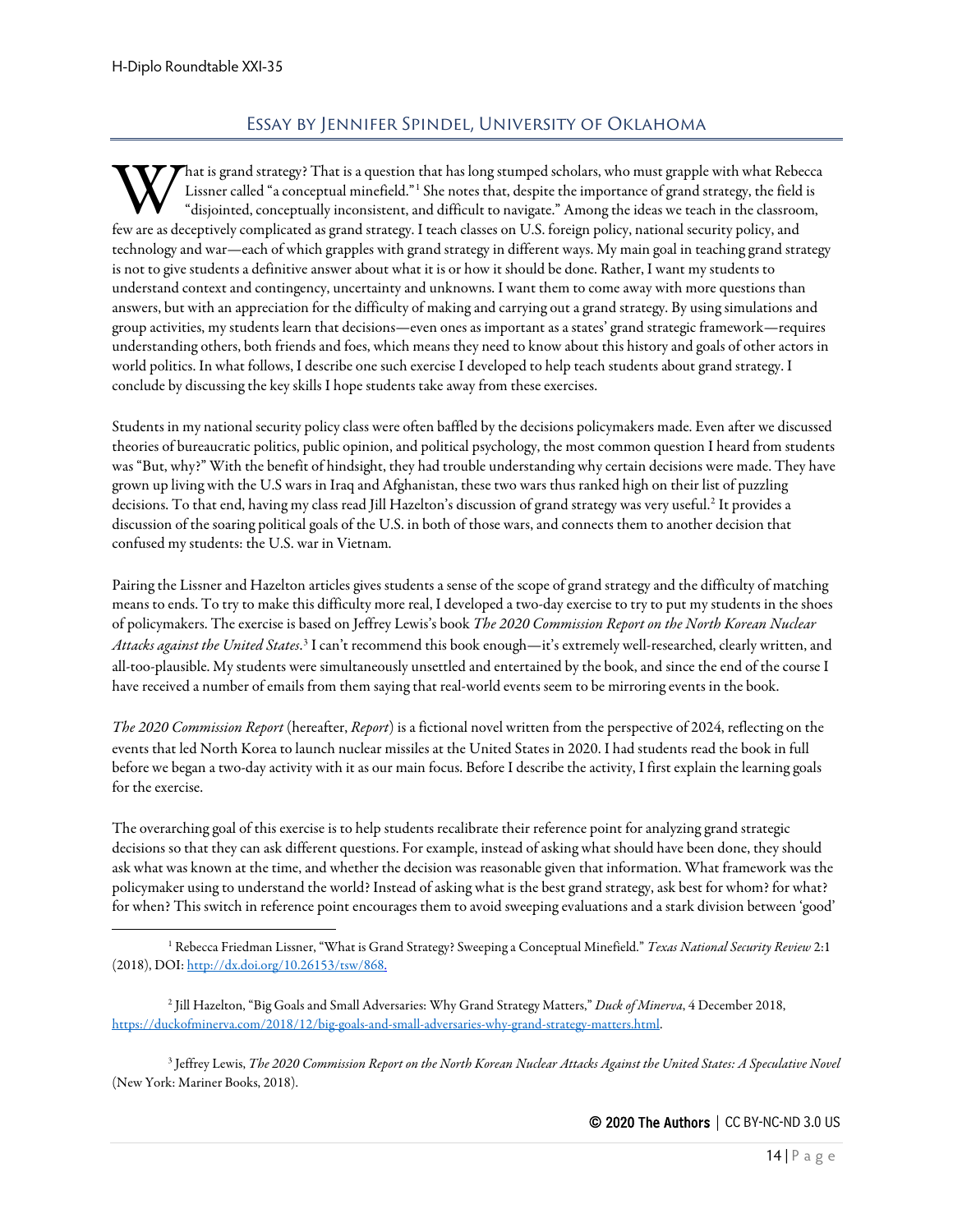and 'bad,' and pushes them to think about the various goals that states have and the many ways they can try to achieve those goals. Now on to the exercise.

The activity has three parts, and students work in small groups before merging with other small groups, concluding with a whole-class discussion and debrief. Part One focuses on understanding the events that led North Korea to launch nuclear weapons at the United States. I drew on the style of simulations and activities I learned by participating in Bridging the Gap's New Era workshops.<sup>[4](#page-14-0)</sup> Students are reminded that the preface to the book states "the crisis that brought us in to conflict with North Korea was many years in the making."[5](#page-14-1) In small groups, they are directed to think about and write down what they think are the major driving forces that make it more or less likely for there to be a nuclear exchange with North Korea. I then make this more concrete by asking them to imagine specific newspaper headlines that would make them think we were headed to the world of the *Report*. They are asked to identify important players and their view of the world (e.g., conflictual, cooperative, uncertain, etc.). Part One ends by asking them to think about the one thing they think would decrease the likelihood of a nuclear exchange. I ask this question early on so that we can return to it at the end of the simulation and see how their thinking has changed over the course of the exercise.

After the groups have completed Part One, I assign them each to analyze a key moment or process in the *Report*. For example, early on in the novel, a North Korean air defense team shoots down a South Korean flight. One of the groups is tasked to analyze South Korea's response to this event. Other groups have more diffuse process, such as analyzing the role of social media throughout the events in *Report.* Each group has a different set of questions to address, forcing them to put themselves into the shoes of decision-makers at the time. They are asked what their key goals are, how they might achieve them, and what they want to avoid. I paired the groups, and ask them to share their findings, and identify points of convergence. They are then asked to reflect on their policy recommendation in Part One.

Completing Parts One and Two took up the entirety of the first day. Throughout the exercise, I circulated among groups to help answer questions—usually by posing questions in return—and was available to provide additional information. One of the groups, for example, wanted information on North Korea's nuclear arsenal and its missile ranges. Another group wanted to know where U.S. naval fleets were commonly deployed. I provided this information to the entire class, under the assumption that decision-makers would be able to receive similar information based on satellite imagery and intelligence analysis.

The first day of the exercise, then, has students performing close readings of key events and thinking about the decisions that were made by the characters in the *Report*, and whether or not they would have made different decisions. On Day Two, again in small groups, students get to start the process of forming a new grand strategy from the ashes. They debate what sorts of goals the U.S. should have in the wake of the attacks, and how it should try to achieve them. Since I emphasize throughout the course that grand strategy takes into account the actions of other states, the students are also asked to speculate about what Russia and China might be doing in the immediate aftermath of the nuclear strikes in 2020, and in 2024, the year from which the *Report* is written. I was surprised by the effectiveness of this part of the exercise: my students found themselves reenacting key debates in U.S. grand strategy. Some groups were isolationist, arguing that the U.S. needed to focus inward and on repairing the damage. Others insisted that it needed to engage globally, to ensure that there would be no further nuclear use and to try to restore the nuclear taboo. This allowed me to flip the tables on them, and continually ask "But, why?"

<span id="page-14-0"></span><sup>4</sup> Naazneen H. Barma, Brent Durbin, Eric Lorber, Rachel E. Whitlark, "Imagine a World in Which": Using Scenarios in Political Science," *International Studies Perspectives* 17:2 (May 2016): 117-135. DOI[: https://doi.org/10.1093/isp/ekv005.](https://doi.org/10.1093/isp/ekv005)

<span id="page-14-1"></span><sup>5</sup> Jeffrey Lewis, *The 2020 Commission Report on the North Korean Nuclear Attacks Against the United States: A Speculative Novel* (New York: Mariner Books, 2018): vii.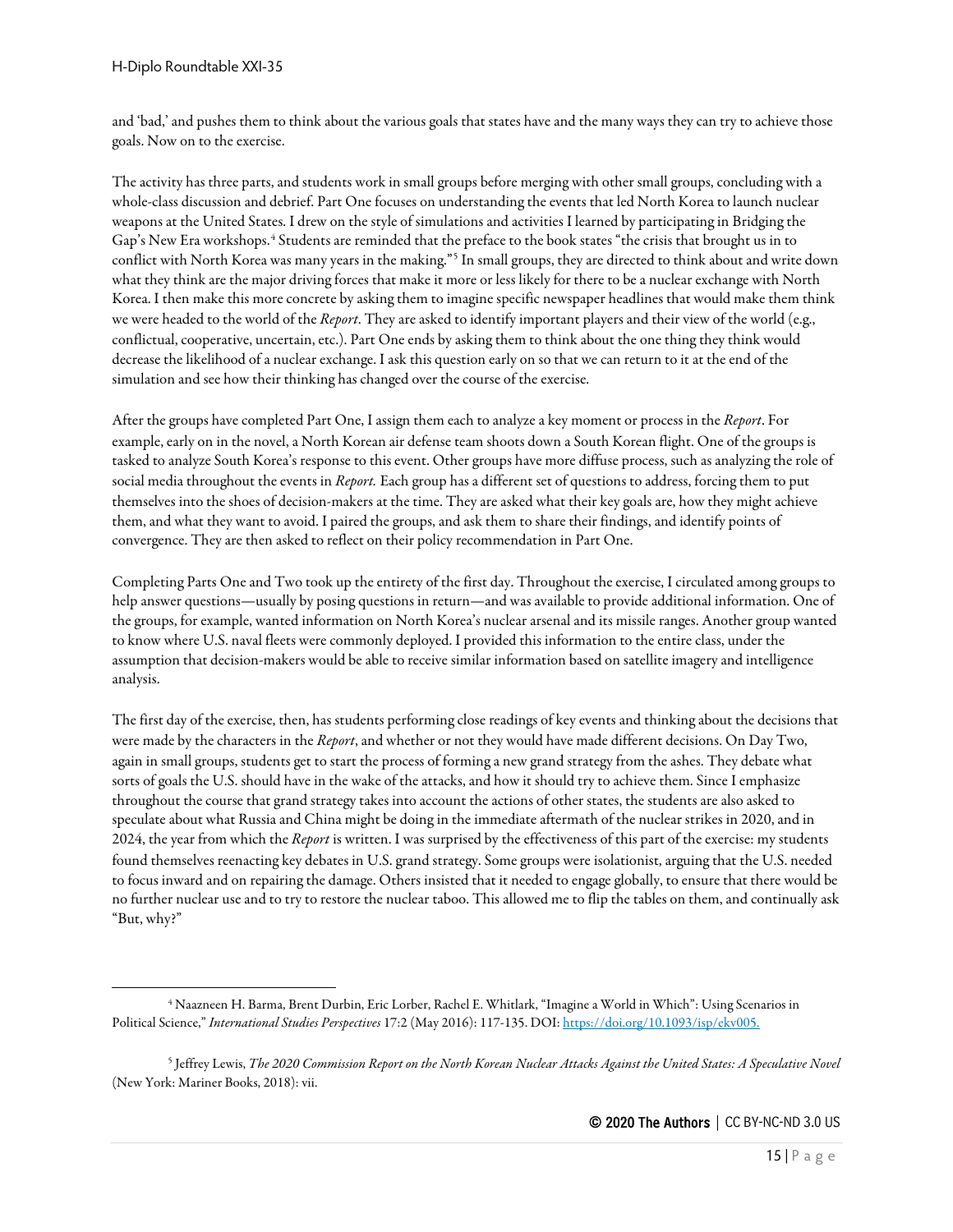Bringing the small groups back together toward the end of Day Two allows for further debate and discussion. When their peers question why they recommended isolationism versus engagement, students find themselves in the position of explaining their broad goals and the steps they want to take to get there. They are, in effect, planning and attempting to execute grand strategy. The stakes, of course, are not the same. But I hope that the skills they learn from this exercise help them understand the complexity of grand strategy.

First, my students came away with a greater appreciation of context and contingency. One slightly different decision could have changed the outcome in the novel. By having to explain themselves within small groups and then to the entire class, students gain experience explaining what they thought and how they made decisions. The process of having to defend those decisions showed them that strategically thinking people can interpret the same event quite differently.

This reinforced a second outcome, which was grappling with uncertainty and unknowns. What makes the *Report* a wonderful teaching tool is that it doesn't answer all of the questions, especially those about the aftermath of a world in which nuclear weapons were used. Figuring out what could be done, what they thought the U.S. should do, and what other states might be doing was very difficult for my students, and revealed different assumptions about other actors in the international system. Though they wanted to know which groups were 'right,' they slowly came around to the idea that there was no right answer. As their reference points began to change, they began framing their plans in terms of 'best course of action for X,' or 'most likely outcome if Y.' They began explaining their decisions by stating their assumptions and frameworks; some explained that they were realists, and thought the security dilemma would reign supreme. Others said they believed in the power of norms and ideas, and thus crafted their responses to reinforce norms about preventing future nuclear use.

Finally, a note on creating similar exercises. The success of this exercise depended on my students buying and reading the book. Thankfully, *The 2020 Commission Report* is inexpensive and is available in both physical and electronic formats. This accessibility and price increased the likelihood that students would buy and read the book. Though it took a significant time investment to create the exercise, it paid off because students were fully engaged and invested during the exercise, and carried that through our remaining discussions about grand strategy. My advice to those seeking to create something similar is to find source material that is accessible but that students are unlikely to have encountered before. This combination means that students will be able to read and understand, but will not be lured into complacency by a sense of familiarity. Having students grapple with a hypothetical, but plausible, future use of nuclear weapons was particularly useful for teaching grand strategy, because it made students question many assumptions about how they think the world works and how the U.S. (and other states) could or should act.

In teaching grand strategy, I see our role as helping students understand the processes and frameworks that explain what decisions were made and when. My goal is less to provide a list of right answers or best practices, and instead help students experience the difficulties of formulating strategies—and defending them—in a more controlled and safe classroom environment. In reflections they had to write following the event, students said they did not even realize some of the assumptions they were making until they had to verbalize them. My hope is that this exercise prepares my students to be more informed consumers of political knowledge and news and helps them engage with and contribute to debates about grand strategy.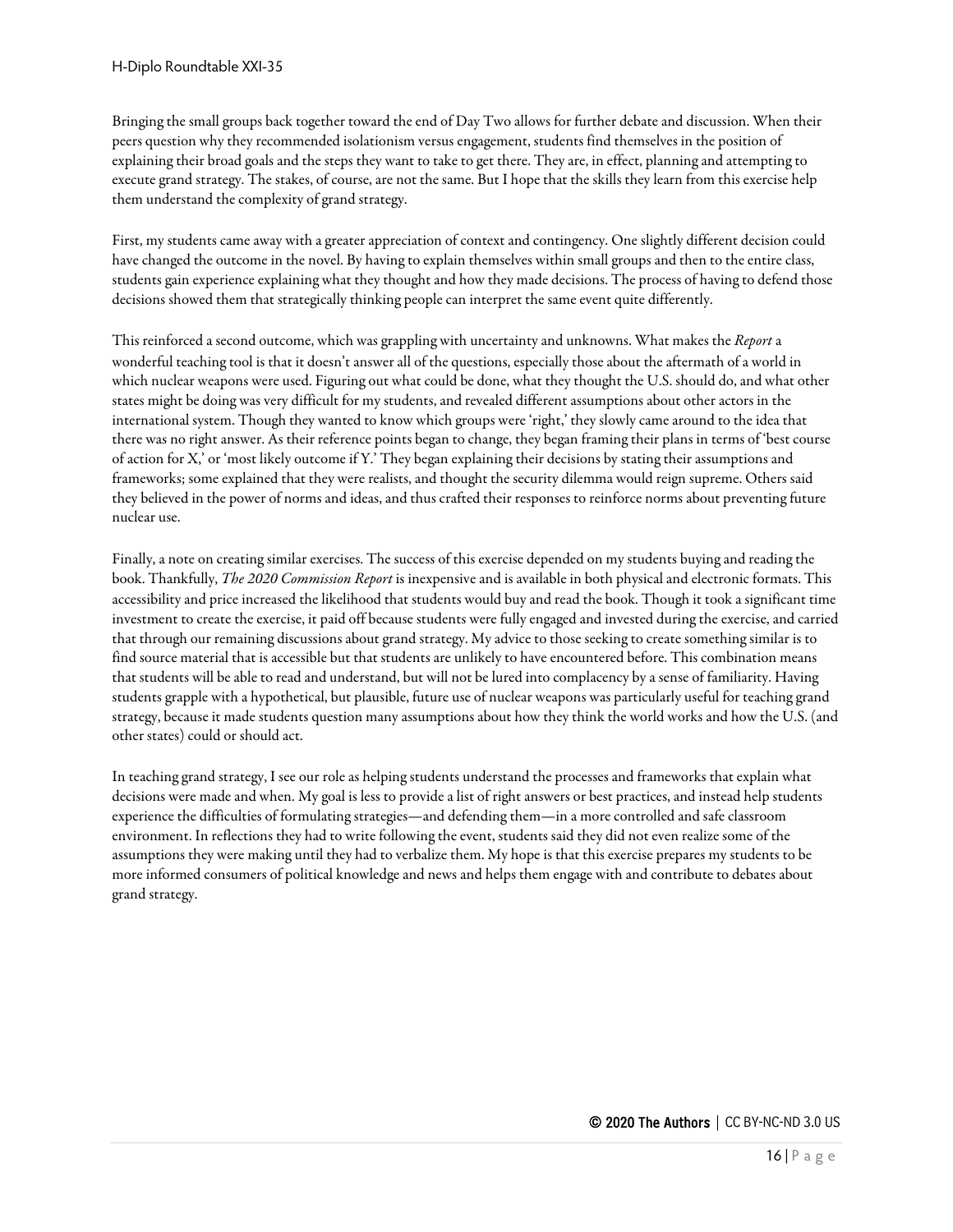# Essay by Jacqueline E. Whitt, U.S. Army War College

#### <span id="page-16-0"></span>*Teaching Grand Strategy When The Answer is Always "It Depends"[1](#page-16-1)*

t the U.S. Army War College, where I teach, we often say that the standard answer for any question is 'it depends.' Some say it in jest, but usually, the truth is that complex questions demand complex answers—nuance and detail matter. When it comes to grand strategy, 'it depends' is an apt starting point. Grand strategy is a critical concept for t the U.S. Army War College, where I teach, we often say that the standard answer for any question is 'it depen<br>Some say it in jest, but usually, the truth is that complex questions demand complex answers—nuance and deta<br>a academic and policy-analytical work on grand strategy has left the field disjointed, conceptually inconsistent, and difficult to navigate."[2](#page-16-2) This confusion presents challenges and opportunities for teaching grand strategy in an academic setting to students who, upon graduation, will operate in a policy or operational environment.

Students at the U.S. Army War College are enrolled in a ten-month cohort-based program; most students will earn a Master's in Strategic Studies degree, and graduates earn important military education credentials as well.<sup>[3](#page-16-3)</sup> Teaching about (American) grand strategy falls primarily to faculty members in the Department of National Security and Strategy who teach a collectively developed course called War, Policy, and National Security (WPNS).[4](#page-16-4) The course is interdisciplinary and mixes theoretical and conceptual approaches with real-world cases (historical and contemporary), exercises, and practice in analyzing, evaluating, and formulating strategy. While the institutional context shapes our approach, many of the questions, techniques, and readings we use would be easily modified for other contexts, including undergraduate education and graduate programs in security studies and related interdisciplinary fields.

Our approach to teaching grand strategy is twofold. First, we shower students with questions and offer them a host of definitions, ideas, cases, and ways of approaching the problem. What is grand strategy? Is grand strategy a useful concept? Must a grand strategy be articulated? How do we identify and evaluate grand strategy? How has the United States imagined and enacted grand strategy in the past? Does the United States have a grand strategy right now? Second, we ask students to

<span id="page-16-2"></span><sup>2</sup> Rebecca Lissner, "What is Grand Strategy?: Sweeping a Conceptual Minefield," *Texas National Security Review* 2:1 (November 2018). Lissner is far from alone in this assessment of the field. See also Hal Brands, *What Good is Grand Strategy? Power and Purpose in American Statecraft from Harry S. Truman to George W. Bush* (Ithaca: Cornell University Press, 2014); Paul D. Miller, "On Strategy, Grand and Mundane," *Orbis* 60:2 (Spring 2016); and Lukas Milevski, *The Evolution of Modern Grand Strategic Thought* (Oxford: Oxford University Press, 2016).

<span id="page-16-3"></span> $3$  The institutional context here matters because it shapes how we approach teaching grand strategy. The students at the Army War College (and at the nation's other war colleges: the Air War College, the Naval War College, the Marine Corps War College, the National War College, and the Eisenhower School of National Security and Resources Strategy), are an interesting lot: most are military officers at the rank of lieutenant colonel or colonel and include both Active Duty and Reserve Component officers; international fellows represent the militaries of U.S. allies and partners from around the world; each school also hosts a smaller number of senior civilians from across the interagency national security community.

<span id="page-16-4"></span> $^4$  The department's faculty is composed of both academics and practitioners with a wide range of expertise: there are civilian academics, active duty military officers, career civil servants, intelligence analysts, and foreign service officers. Collectively, the department boasts expertise in military and diplomatic history, political science and international relations, and area studies.

<span id="page-16-1"></span><sup>&</sup>lt;sup>1</sup> This essay reflects the personal views of the author and does not necessarily reflect the policy of the Department of Defense, the US Army, or the US Army War College. Thank you to my colleagues Tami Davis Biddle, Frank Jones, Ronald Granieri, and Celestino Perez who all teach this course and who graciously reviewed and offered helpful thoughts on the essay. While the course is collectively developed, each of us has our own approach to the question at hand, so this essay reflects a combination of our collective approach and my personal approach with my seminar.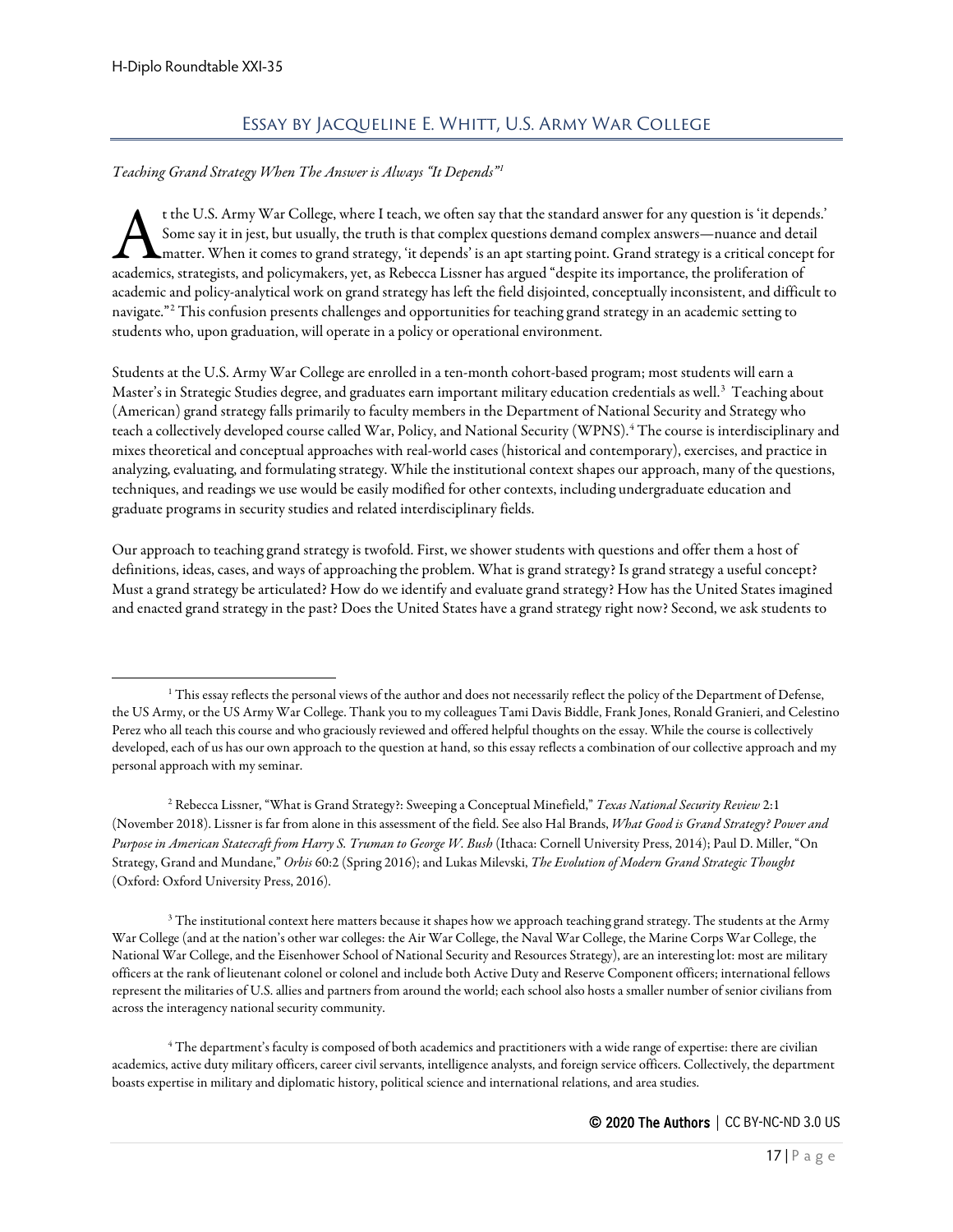*practice* (in a classroom environment) the work of strategists—that is to examine specific historical, contemporary, or future problems; apply theories, tools, and concepts; formulate strategy to respond to the problem; and defend their proposals.

The questions and problems are sufficiently complex to induce a sort of intellectual crisis right at the beginning of the year, but this is what it means operate in an environment with few authoritative and consensus answers. 'Welcome to the strategic level of warfare,' we tell them. Because of these complexities, most importantly, 'grand strategy' isn't something we teach in a discrete lesson or even a series of lessons. It is an idea that we revisit, sometimes explicitly but just as often implicitly, in WPNS.

#### *The problem of definitions*

We spend a lot of time in WPNS on definitions and developing a working vocabulary. What is war? What is strategy? What is coercion and how does it work? What is power? What is victory? What is the nature of the international system? What are national interests? At first, these discussions can seem frustratingly abstract and philosophical. Students sometimes grate at the attention to 'semantics.' Everyone has their own definitions, and consensus is elusive. People use different words to talk about the same thing, and the same word to mean different things. Always, it seems, 'it depends.'

But this foundational intellectual work is critical, as it highlights the extent to which language shapes our thinking and vice versa.[5](#page-17-0) Tami Davis Biddle has argued that developing a common vocabulary for theoretical and practical discussions is critical for effective communication between civilian policymakers and military practitioners.[6](#page-17-1)This relentless questioning is purposeful: the process of seminar discussion focused on definitions helps students move toward a convergence on useful concepts that they can employ in a practical way as they re-locate from the schoolhouse back to the field (or the planner's cubicle in the Pentagon). Words and ideas have utility and meaning in the real world.

If the root of 'grand strategy' is 'strategy,' then that is where the definitional work must begin. And while we spend some time sorting through the myriad definitions that exist for 'strategy,' the faculty also recognizes the utility in having a common definition and starting point. Thus in the course, 'strategy' is defined "a calculated relationship between ends, ways, and means—informed by an assessment of risk." The course materials continue: "Strategy is a dynamic process...the 'endsways-means' construct for understanding strategy...is a starting place—a way to gain initial traction with a concept ('strategy') that is inherently complex."[7](#page-17-2)

What used to be called 'strategy' (the art of the general) we now call tactics. The 'operational' level of war links tactics to strategy. Strategy exists at different levels—from theater strategy, to military strategy, to national strategy, to grand strategy.<sup>[8](#page-17-3)</sup>

<span id="page-17-3"></span><sup>8</sup> For doctrinal definitions of the levels of warfare and levels of strategy see "Joint Publication 1: Doctrine for the Armed Forces of the United States," (25 March 2013, updated 12 July 2017), I-7 to I-9,

© 2020 The Authors | CC BY-NC-ND 3.0 US [https://www.jcs.mil/Portals/36/Documents/Doctrine/pubs/jp1\\_ch1.pdf.](https://www.jcs.mil/Portals/36/Documents/Doctrine/pubs/jp1_ch1.pdf) On some of the definitional and conceptual slipperiness

<span id="page-17-0"></span><sup>5</sup> Jacqueline Whitt, "Wrong and Useful: Models and Metaphors for Strategy," WAR ROOM (11 August 2017), [https://warroom.armywarcollege.edu/articles/wrong-useful-models-metaphors-strategy/.](https://warroom.armywarcollege.edu/articles/wrong-useful-models-metaphors-strategy/) 

<span id="page-17-1"></span><sup>6</sup> Biddle makes this point most specifically regarding coercion theory, which is a major line of inquiry for scholars of international relations and suffuses the language of military doctrine and military officers, but different meanings and uses impede communication and understanding. See Tami Davis Biddle, "Coercion Theory: A Basic Introduction for Practitioners," *Texas National Security Review* 3:2 (Spring 2020).

<span id="page-17-2"></span><sup>7</sup> US Army War College, AY 20WPNS Course Directive, Lesson 1, p. 13. Notably, the USAWC definition of strategy differs significantly from the definition in the *DoD Dictionary of Military and Associated Terms* and found in publications such as Joint Publication 3-0, Joint Operations. That definition is as follows: "A prudent idea or set of ideas for employing the instruments of national power in a synchronized and integrated fashion to achieve theater, national, and/or multinational objectives."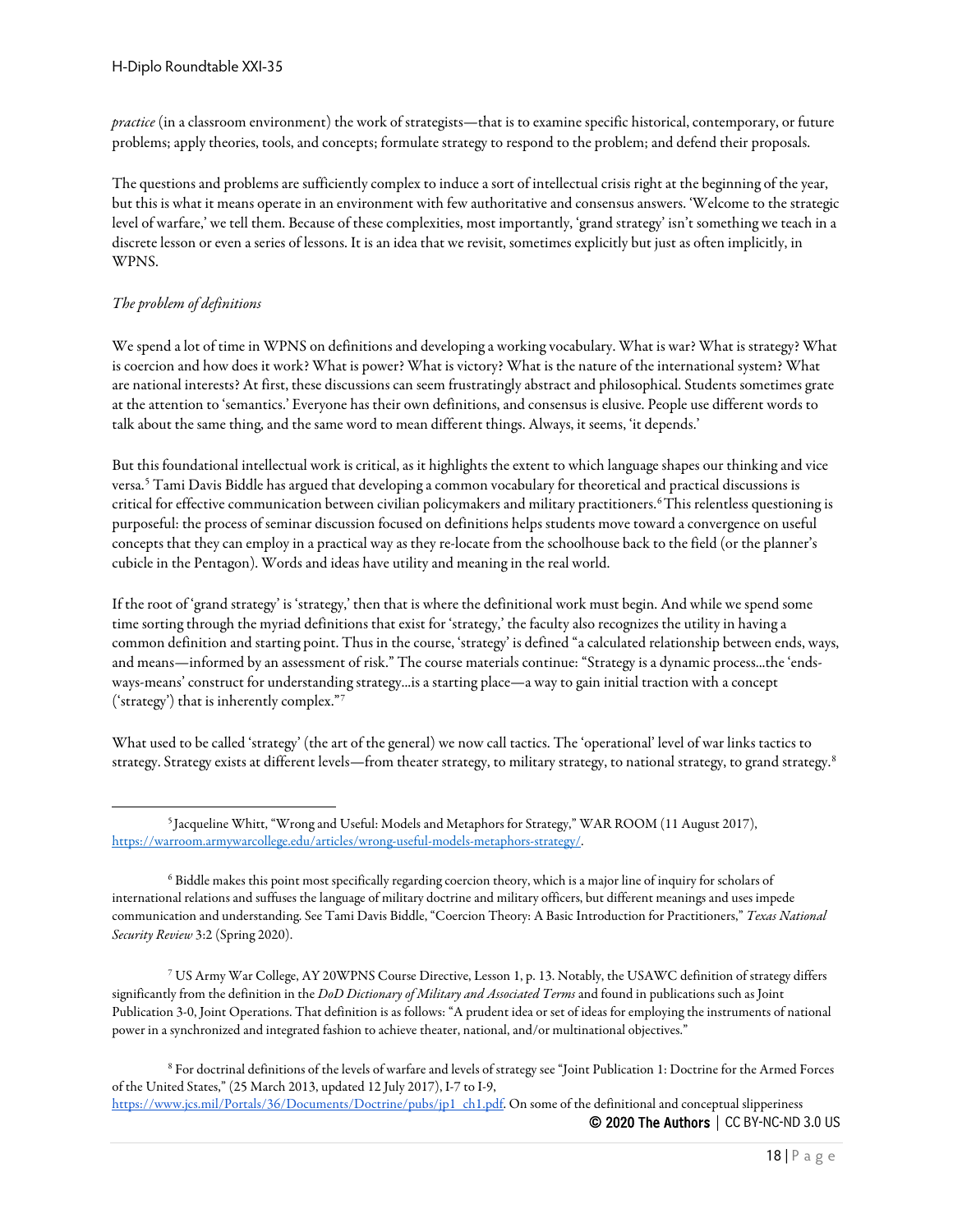And, of course, corporations, universities, non-organizations, and even individuals have co-opted the militarized language of strategy.<sup>[9](#page-18-0)</sup>

The complexity increases as the adjectives become ever larger, and 'grand' strategy is the most elusive, conceptually, of them all. As a result, definitions of grand strategy abound. In our course materials we highlight a few to illustrate these diverse approaches:

Basil Liddell Hart: "Whereas strategy is only concerned with the problem of winning military victory, grand strategy must take the longer view—for its problem is the winning of the peace."<sup>[10](#page-18-1)</sup>

Edward M. Earle: "The highest type of strategy—sometimes called grand strategy—so integrates the policies and armaments of the nation that the resort to war is rendered unnecessary or is undertaken with the maximum chance of victory."<sup>[11](#page-18-2)</sup>

Walter McDougall: "My definition of sound grand strategy [is] an equation of ends and means so sturdy that it triumphs despite serial setbacks at the level of strategy, operations, and campaigns."[12](#page-18-3)

Tami Davis Biddle: "grand strategy" identifies and articulates a given political actor's security objectives at a particular point in time and describes how they will be achieved using a combination of instruments of power—including military, diplomatic, and economic instruments."<sup>[13](#page-18-4)</sup>

While there are differences, common threads emerge: grand strategy involves a state's resources beyond its military; grand strategy endures and takes a 'long' view (although how long remains unspecified); and grand strategy operates in service of national-level objectives. These ideas ground our discussions about grand strategy. Additionally, Nina Silove's conclusions about how the phrase 'grand strategy' is used by scholars are instructive. She identifies three categories of meanings and usages: "First, scholars use grand strategy to refer to a deliberate, detailed plan devised by individuals. Second, they employ it to refer to an organizing principle that is consciously held and used by individuals to guide their decisions. Third, scholars use the term to refer to a pattern in state behavior."[14](#page-18-5) These conceptual buckets can help students and faculty identify and disambiguate what someone means when they use the phrase.

<span id="page-18-5"></span><span id="page-18-4"></span><sup>13</sup> Tami Davis Biddle, "Strategy and Grand Strategy: What Students and Practitioners Need to Know" (Carlisle Barracks: Strategic Studies Institute, U.S. Army War College Press, 2015), 5.

<sup>14</sup> Nina Silove, "Beyond the Buzzword: The Three Meanings of "Grand Strategy," *Security Studies* 27:1 (2018), 29.

related to defining and employing the levels of war, see Thomas Bruscino, "The Leavenworth Heresy?" *WAR ROOM* (23 January 2020), [https://warroom.armywarcollege.edu/articles/the-leavenworth-heresy/.](https://warroom.armywarcollege.edu/articles/the-leavenworth-heresy/) 

<span id="page-18-1"></span><span id="page-18-0"></span><sup>9</sup> Cori Dauber, "Language, Military: Informal Speech," *The Oxford Companion to American Military History* (New York: Oxford University Press, 2000), 381.

<sup>10</sup> Basil Henry Liddell Hart, *Strategy* 2d rev. ed. (Toronto: Meridian, 1991), 362.

<sup>11</sup> Edward M. Earle, "Introduction," in *Makers of Modern Strategy* (1943), viii.

<span id="page-18-3"></span><span id="page-18-2"></span><sup>12</sup> Walter A. McDougall, "Can the United States Do Grand Strategy?" *Foreign Policy Research Institute* (13 April 2010), [https://www.fpri.org/article/2010/04/can-the-united-states-do-grand-strategy/.](https://www.fpri.org/article/2010/04/can-the-united-states-do-grand-strategy/)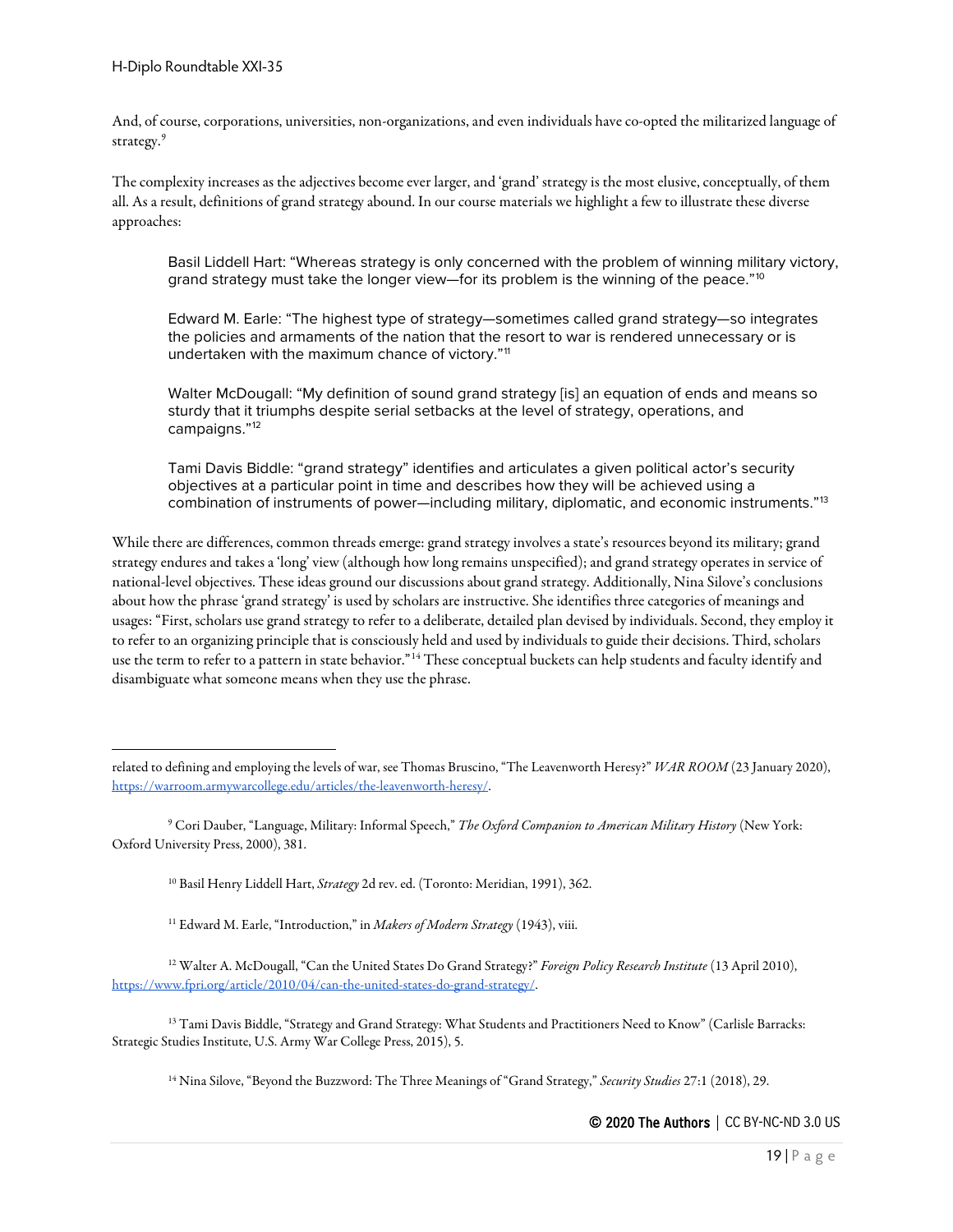In addition to the varied definitions of 'grand strategy,' a host of other words and phrases swirl in the arena, often creating definitional feedback loops: policy, foreign policy, national security, statecraft, instruments of power, national interest. All of these are worth spending time defining and sorting—although most of that work is outside of the scope of this essay. The relationship between policy and strategy, however, bears directly on the topic of teaching grand strategy.[15](#page-19-0) We offer the following clarification between policy and strategy in the course syllabus: "Policy may be defined as guidance that articulates national interests in the context of the strategic environment. National policy provides the focus for strategy formulation. Strategy at the highest level of decision-making is often referred to as grand strategy, which may be defined as the use of all instruments of national power in peace and war to support a strategic vision of America's role in the world that will best achieve national objectives."[16](#page-19-1)

Thus, if the operational level of warfare links tactics and strategy, we might imagine that grand strategy exists at the intersection of strategy and policy. If policy is authoritative guidance from the Executive—in the United States, for example, the President as Commander-in-Chief, the Secretary of State, or the Secretary of Defense—then strategy is about enacting policy. Policy may be vague or specific, broad or narrow, but strategy must be sufficiently detailed for real people to do the work of applying concrete ends using various ways to achieve stated ends--that is, aligning ends-ways-and-means.[17](#page-19-2) Grand strategy, depending on how the term is used, can hew more closely to 'policy' (Silove's "grand principles") or 'strategy' (Silove's "grand plans"), or it may link the two (Silove's "grand behaviors").

## *The Form and Content of American Grand Strategy*

With definitional questions thoroughly explored, if not resolved, we move to examining the form and content of American grand strategy both historically and in the contemporary environment, and to the second part of our andragogical approach where we ask students to practice developing strategy.<sup>[18](#page-19-3)</sup> To frame this part of the course, we use the "Strategy Formulation Framework," Christopher Hemmer's book, *American Pendulum: Recurring Debates in U.S. Grand Strategy*, [19](#page-19-4) and a series of historical and contemporary cases to illustrate the complexity and evolution of American grand strategy.

The Strategy Formulation Framework is a graphic depiction (and often the topic of raucous discussion and disagreement and always subject to revision), developed by the faculty of the U.S. Army War College, of how a state might formulate and execute strategy within a strategic environment. The Framework identifies discrete steps for understanding how strategy is developed within a strategic environment and how national-level values, ethics, and vision are translated into policy, which is enacted in strategy. Grand strategy is included alongside "strategic vision," and all of Silove's definitions—grand plans, principles, and behaviors—can be inferred from various parts of the Framework.

<span id="page-19-1"></span><span id="page-19-0"></span><sup>16</sup> United States Army War College, Course Directive, "War, Policy, and National Security," (Carlisle Barracks: U.S. Army War College Press, 2020), A-1.

<span id="page-19-2"></span><sup>17</sup> Credit for helping me articulate this idea belongs to Colonel Celestino Perez, a faculty member in the Department of National Security and Strategy at the United States Army War College.

<span id="page-19-3"></span><sup>18</sup> On the idea of "strategy as performance" see Celestino Perez, Jr. "What Military Education Forgets: Strategy is Performance," *War on the Rocks* (7 September 2008)[, https://warontherocks.com/2018/09/what-military-education-forgets-strategy-is-performance/.](https://warontherocks.com/2018/09/what-military-education-forgets-strategy-is-performance/)  Perez argues that we in Professional Military Education ought to do more of this work, demanding that students not only talk about strategy, but also *do* it.

<span id="page-19-4"></span><sup>19</sup> Christopher Hemmer, *American Pendulum: Recurring Debates in U.S. Grand Strategy* (Ithaca: Cornell University Press, 2015).

<sup>&</sup>lt;sup>15</sup> The policy/strategy distinction is one that provokes significant debate among scholars.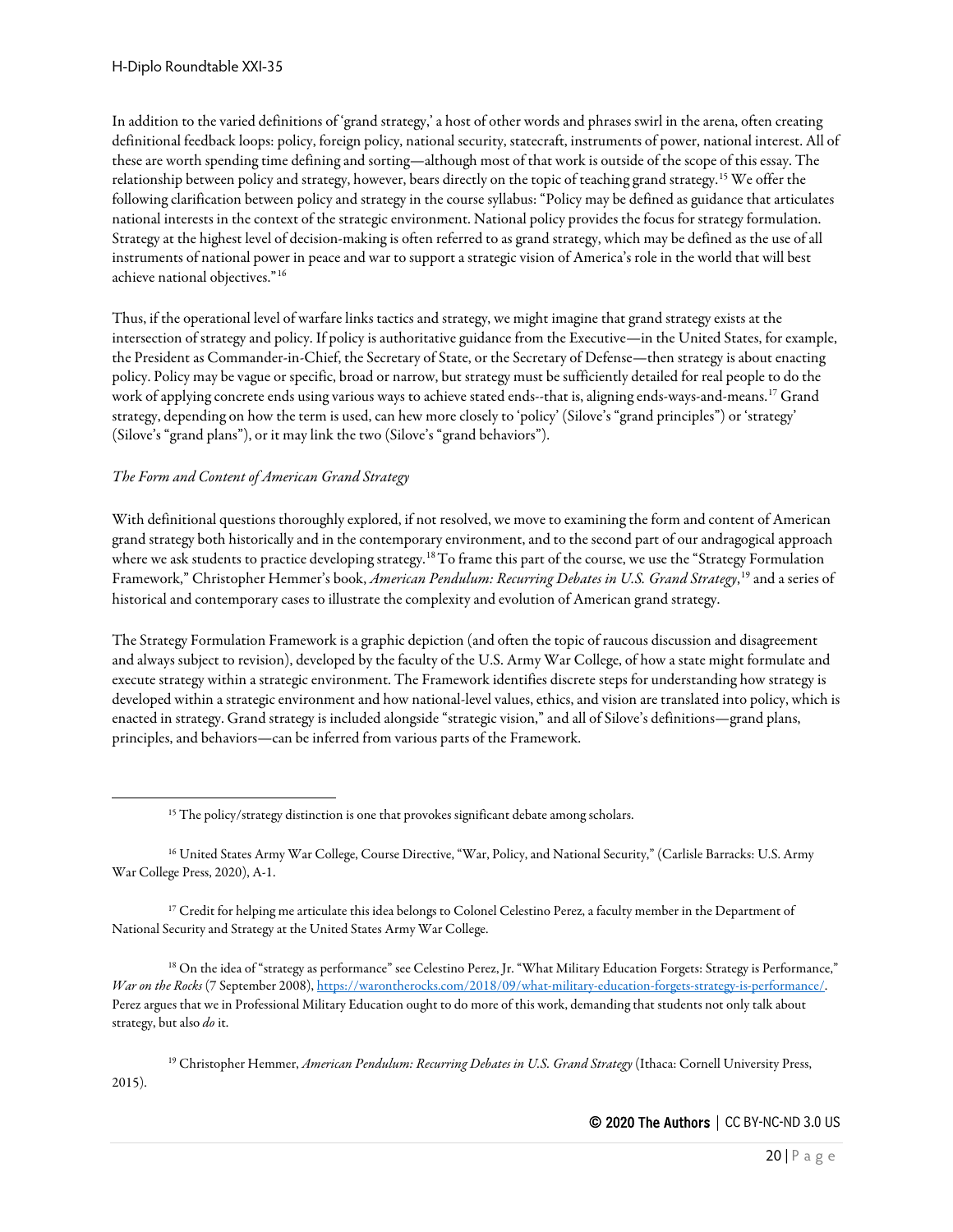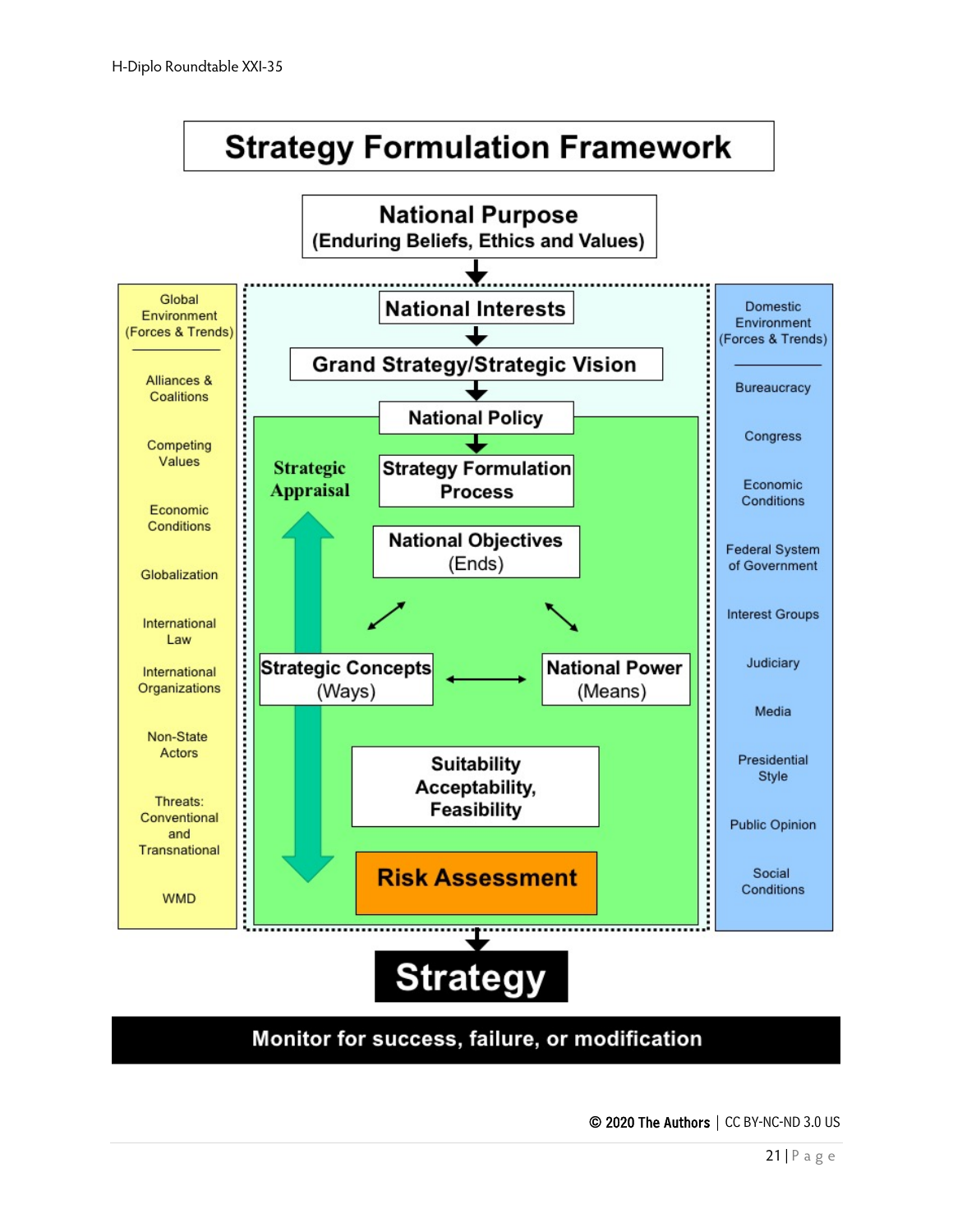#### H-Diplo Roundtable XXI-35

#### Fig. 1 US Army War College Strategy Formulation Framework

Understanding grand strategy as 'grand plans' focuses attention on the bottom half of the graphic, where (national) ends, ways, and means are illustrated as existing in a mutually-influential relationship and are supported at the bottom of the illustration by risk assessment and the analysis of whether a strategy is suitable, acceptable, and feasible.

Understanding grand strategy as 'grand principles,' on the other hand, focuses attention to the top half of the Framework. This top-level process begins with identifying and understanding a 'national purpose,' which is defined as a nation's enduring values and beliefs, and from which 'national interests' can be derived. These are grand principles, to be sure. While the Framework presents these terms in a hierarchical, linear relationship and as fixed concepts, the relevant lesson in WPNS focuses on the contested and contextual nature of these ideas. The lesson guidance challenges students to "explore the rhetorical, cultural, and political power of these considerations for national strategic leaders as well as the ways the domestic environment and the articulation of national interest and national purpose change over time."<sup>[20](#page-21-0)</sup>

If we look for the third use of grand strategy—that is, grand behaviors—we find ourselves primarily in the left and right hand columns that represent the strategic environment, with both international and domestic inputs. Here, states interact in a system and act according to the constraints of the environment and in relation to other actors in the system. State behaviors are also shaped by their unique domestic political, economic, social, and cultural contexts. Understanding that states' behaviors evolve and are enacted in a particular strategic environment is crucial.

The Strategy Formulation Framework offers a generic tool for understanding how policy, grand strategy, and strategy are formulated. To examine the substance of American grand strategy over time, Chris Hemmer, in *American Pendulum*, offers an excellent framework. Hemmer frames American grand strategy as involving a set of enduring questions that have been asked, but which have rarely been answered in the same way, across administrations or historical periods. He identifies four recurring debates in American history over the direction of grand strategy for the United States: balancing unilateralism and multilateralism; the role of values and interests in US foreign policy; defining the US strategic perimeter; and discerning whether time is on America's side.

Hemmer's questions enable students to analyze both historical and contemporary cases and to identify change and continuity over time. This ability to see both continuity and change in grand strategy iscritically important—and it has been especially important since 2016 with the election of Donald Trump to the U.S. presidency because of the intense commentary and often heated rhetoric about the United States shifting its grand-strategic orientation. This is a reasonable question--and one that might be asked any time a new president takes office—and Hemmer's four questions provide a clear framework for analysis and comparison.

Finally, in WPNS, we examine historical and contemporary cases and primary source documents to hone students' analysis using various definitions, tools, frameworks, and models that have been introduced earlier in the course. As in many classes about national security policy and strategy, the Cold War and the associated strategies of containment offer a rich case study for evaluating American grand strategy and related concepts. In addition to reading Hemmer's chapter on Containment, students also do a deep dive into George Kennan's writing, NSC-68 and Paul Nietze's reflections on the early years of the Cold War.<sup>[21](#page-21-1)</sup>

<span id="page-21-1"></span><span id="page-21-0"></span><sup>21</sup> Paul Nitze, "The Grand Strategy of NSC-68," in NSC-68: Forging the Strategy of Containment, ed. S. Nelson Drew (Washington, D.C.: NDU Press, 1994), 7-16; The Executive Secretary, "NSC-68: A Report to the National Security Council," *Naval War College Review* 27:6 (May-June 1975): 51-108; John Lewis Gaddis and Paul Nitze, "NSC 68 and the Soviet Threat Reconsidered," *International Security* 4:4 (Spring 1980): 164-176; Samuel F. Wells, Jr., "Sounding the Tocsin: NSC 68 and the Soviet Threat,"

<sup>20</sup> USAWC WPNS AY20 Directive, Lesson 20, page 100.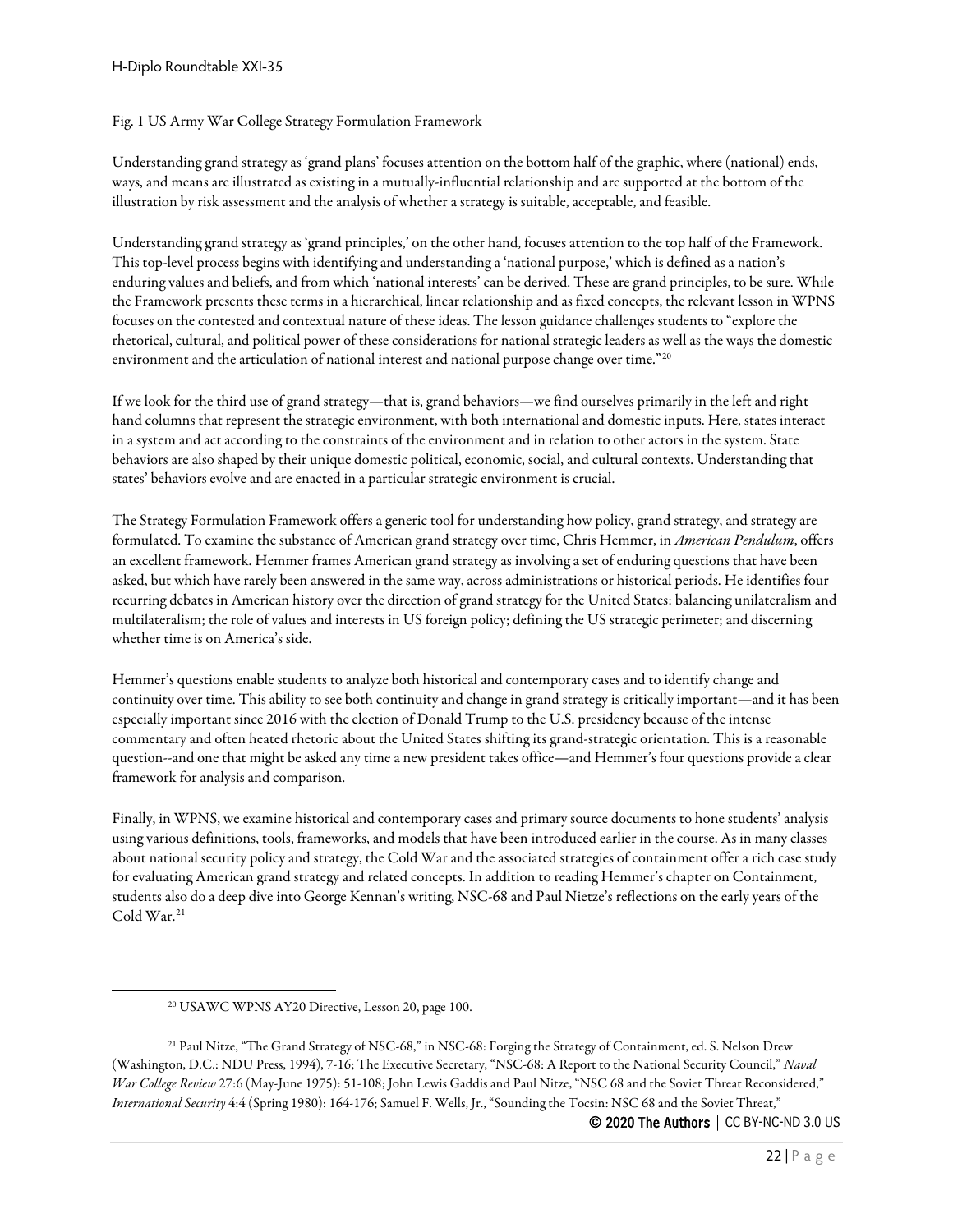A historical exercise set in February 1965 about the Johnson administration's decision to escalate American military involvement in Vietnam helps students wrestle with the relationship between grand strategy and military strategy in a particular strategic environment. They must contend with a complex strategic environment (i.e., the Cold War between the United States and the Communist bloc), a known but evolving grand strategy (i.e., containment), clear policy guidance from the president (i.e., maintain an independent, non-communist South Vietnam) to craft a recommendation on military strategy. This exercise drives home the complexity of the relationships between policy, strategy, and interests.

By using the Cold War case, we are able to ask further probing questions. Is the articulation of a grand strategy such as containment the norm or an anomaly within American history? One need look only to the proliferation of the phrase "the Kennan sweepstakes" to understand the deep and enduring desire of post-Cold-War strategists to articulate and execute a grand strategy as "elegant" as that offered by Kennan in the 1940s[.22](#page-22-0) In a seminar about contemporary American grand strategy, students might tackle a question about what a 'return to great power competition' would mean for American strategy toward Russia or China. Could 'containment' offer an apt analogy? Why or why not?

As WPNS moves chronologically away from the Cold War toward the contemporary world, many of the analytical tasks remain the same: What is the strategic environment? What is the United States trying to achieve? What means does the United States have at its disposal, etc.? Students, having read NSC-68 and other foundational strategic documents, are primed to ask these questions. Comparing formal national security documents, such as national security strategies from the 1980s to the present, asks students to engage in close textual reading to discover continuities and discontinuities, and also to think about the reasons for change.<sup>[23](#page-22-1)</sup>

Often, the animating ideas for American grand strategy (and therefore designated as core national interests) are summarized as being related to the security of the United States, its citizens and its allies; economic prosperity; a stable international order; and the promotion of national values. In the 2017 *National Security Strategy*, for example, four pillars were identified: 1) "protect the American people, the homeland, and the American way of life;" 2) "promote American prosperity;" 3) "preserve peace through strength;" and 4) "advance American influence."<sup>[24](#page-22-2)</sup> There have been robust public discussions about the extent to which these pillars are compatible with or challenge previous conceptions of vital US interests. In any formulation, though, strategists must ask what, exactly, these ideas mean and how should inform national security policy and strategy.

The course ends with a lesson on the future of grand strategy, where we ask students to "Be prepared to articulate your own grand strategy for the United States and explain why you believe it is best suited to advancing US interests in the strategic environment that may be undergoing a significant transformation."[25](#page-22-3) It ends the course with the precise combination of academic study and practice that we desire.

*International Security* 4:2 (Fall 1979): 116-58. See also, John Gaddis, *Strategies of Containment: A Critical Appraisal of American National Security Policy during the Cold War* (New York: Oxford University Press, 1982), particularly chapters two through four.

<span id="page-22-0"></span><sup>22</sup> See, for example, Bruce D. Berkowitz, "Handicapping the George Kennan Sweepstakes," Review Essay, *Orbis* 42:3 (Summer 1998): 465-473 and Heather Hurlburt, Emma Ashford, and A. Trevor Thrall, "The Kennan Sweepstakes," Power Problems Live! The Cato Institute[, https://www.cato.org/multimedia/power-problems/power-problems-live-kennan-sweepstakes.](https://www.cato.org/multimedia/power-problems/power-problems-live-kennan-sweepstakes)

<sup>&</sup>lt;sup>23</sup> Historical NSS documents are available in various places online, for example a[t http://nssarchive.us/.](http://nssarchive.us/)

<span id="page-22-3"></span><span id="page-22-2"></span><span id="page-22-1"></span><sup>24</sup> Donald J. Trump, *National Security Strategy of the United States of America* (December 2017) [https://www.whitehouse.gov/wp-content/uploads/2017/12/NSS-Final-12-18-2017-0905.pdf.](https://www.whitehouse.gov/wp-content/uploads/2017/12/NSS-Final-12-18-2017-0905.pdf)

<sup>25</sup> USAWC WPNS AY20 Directive, Lesson 33, p. 158.